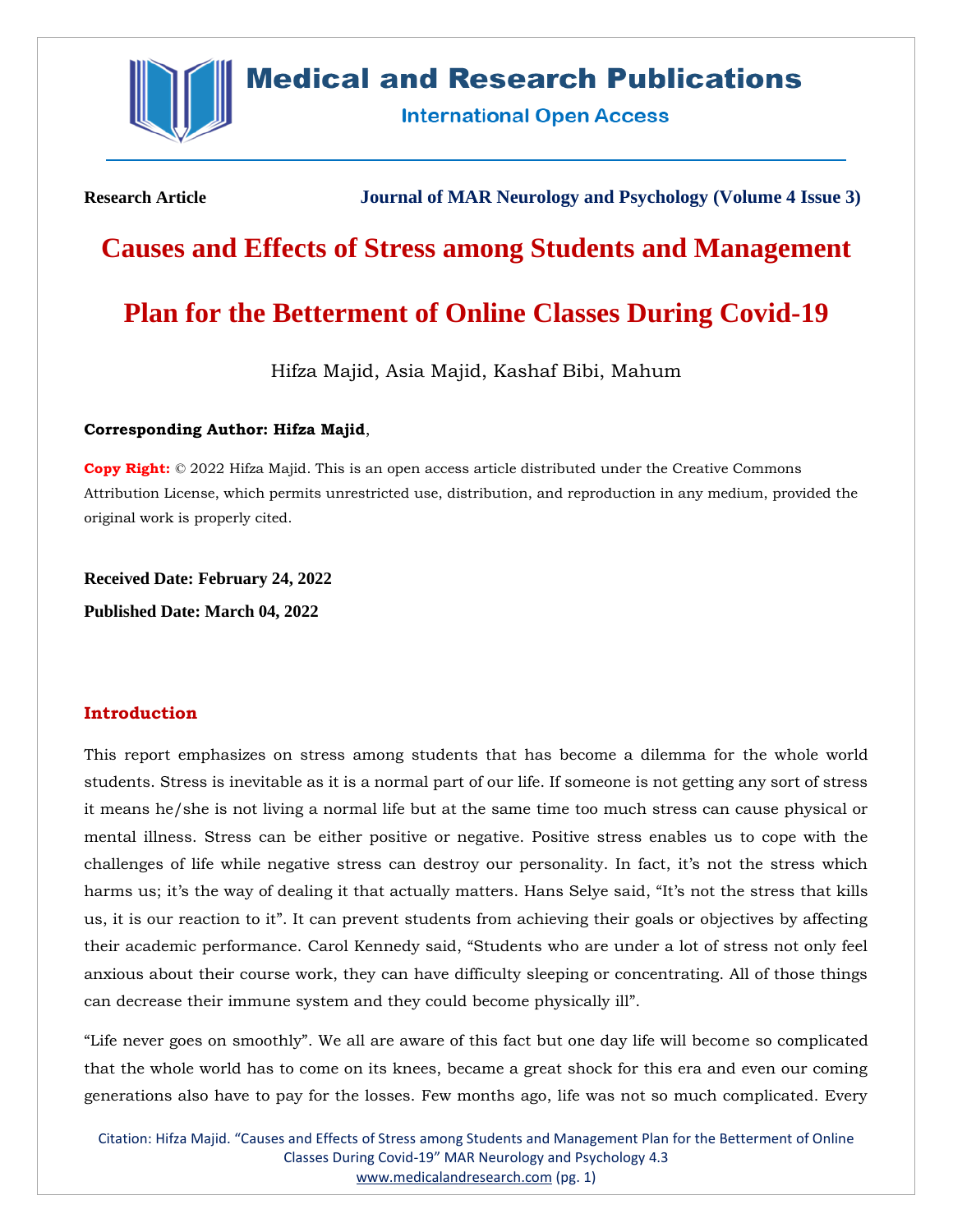human being was living in its own comfort zone. But then suddenly this novel Corona Virus causing COVID-19 appeared in China, Wuhan, Hubei province in December 2019. Since then, the widespread effects of it are increasing day by day and now in a current moment we can say that almost all the world is having Corona in its pocket. Just as is the case with other global events, COVID-19 has also impacted the whole world. No one can compensate the lost lives during this pandemic but still whether it's about health sector, economic growth, stock exchange, marketing, education, poverty, security, E- business or any other sector each and everything has been changed in a jiffy.

Due to the increasing transmission of this novel virus, WHO declared it as a pandemic in January and immediately ordered to avoid public gatherings since this virus is believed to be transmitted through humans-to-humans interaction. Despite their order general public was not following the instructions given by WHO. So, after seeing its impacts on the whole world many countries put a complete lockdown to avoid detrimental effects of this novel virus.

Next when lockdown was implemented, different questions were raised. One of those obvious questions was the continuity of education. Since all schools, colleges and universities were closed, so as an alternative online system of education was adopted. Now, the online system implemented by different countries for smooth education was having different loopholes in it. Even if we specifically talk about Pakistan, this system was initially even not accepted by students and teachers due to different reasons. But still it get approved and now all Pakistani universities are currently following it. Besides its implementation HEC the major stockholder of education sector, is continuously working for its improvement so that all of its stakeholders become satisfied. Keeping in view this whole situation, HEC has approached us to make a management plan which will highlight all the problems faced by its stakeholders and what could be their most probable solutions.

#### **Background Information:**

Stress is a specific reaction of an individual to daily life challenges which can be either positive stress or negative stress having different impacts on that individual who is facing it. As a student there are different reasons, contributing towards stress. Taking consecutive classes, having a lot of due assignments, projects, presentations, quizzes and sessional, terminals, cramming all the night before exams, maintaining a balanced social life and inadequate sleep etc. are some of the reasons behind a stress. All these things have a great impact on students' academic performance and their physical or mental health. It mostly affects their thoughts and behavior. It can cause headache, chronic pain and sickness, loss of appetite, insomnia, digestive issues, musculoskeletal problems, elevated blood pressure, extreme anger, disturbed sleeping pattern and so on. So, in order to ensure a stress-free life, much attention is needed.

Citation: Hifza Majid. "Causes and Effects of Stress Among Students And Management Plan for the Betterment Of Online Classes During Covid-19" MAR Neurology and Psychology 4.3 [www.medicalandresearch.com](http://www.medicalandresearch.com/) (pg. 2)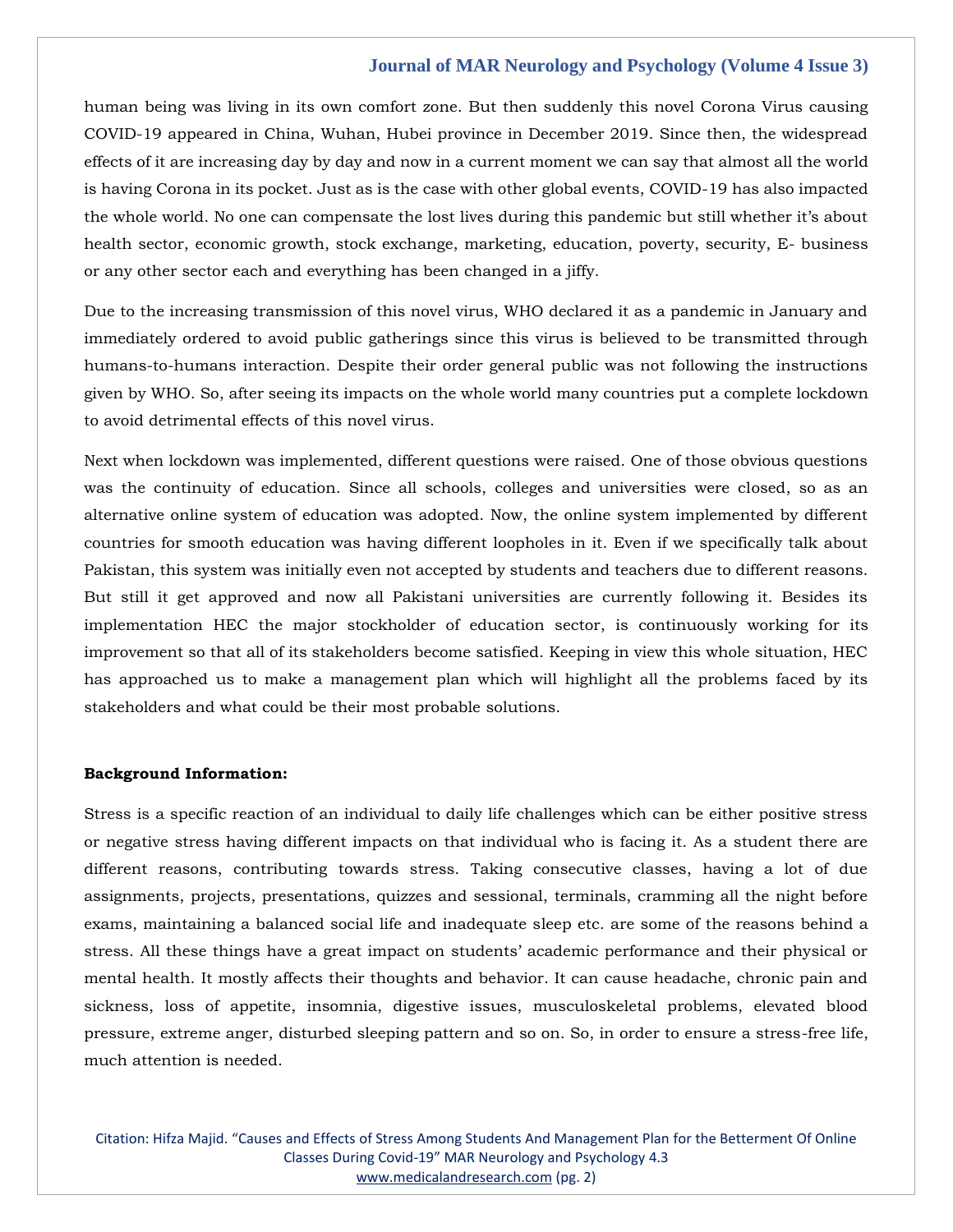#### **Statement of the problem/purpose:**

The fact is indisputable that stress in students is one the major cause of their bad academic performance. Since the last few decades, stress has become one of the most common problem among students especially among higher education students. It can be financial or it may be due to a lot of assignments, projects, transport, domestic problems and so on. The basic purpose of report was to encounter all these issues present in students, knowing their extent and finally ending with some reasonable solutions.

#### **Significance of the Study:**

The outcome of the study will provide how to adopt a new approach to student life which will ensure their academic and mental or physical success.

### **Scope of the study:**

This report will evaluate the causes and effects of stress present in students of COMSATS UNIVERSITY, ISLAMABAD CAMPUS. These variables may vary from campus to campus (Comsats Campuses), university to university and even from country to country. But mostly students, no matter from where they belong, have almost same issues regarding stress.

#### **Limitations of the study:**

Due to the lack of the time and approach, surveys or questionnaires will not be carried out by other universities, so findings cannot be generalized. On the other hand, respondents' response could also pose a challenge, since many felt they would be victimized.

## **Review of related literature**

Due to the negative impact of stress on student's life, such as ineffective studies, poor academic performance and the general health status, putting effective measures in place is pertinent to their academic success and general life. This is done by identifying the main causes of stress which includes changes in lifestyle, increased workload, new responsibilities, and interpersonal relationships and finding the appropriate remedy. A lot of research have been done on stress and it man- argument and pragmatic solutions given and we hope that, based on the analysis made, this thesis will be of great help in helping students to have an excellent academic life.

Citation: Hifza Majid. "Causes and Effects of Stress Among Students And Management Plan for the Betterment Of Online Classes During Covid-19" MAR Neurology and Psychology 4.3 [www.medicalandresearch.com](http://www.medicalandresearch.com/) (pg. 3)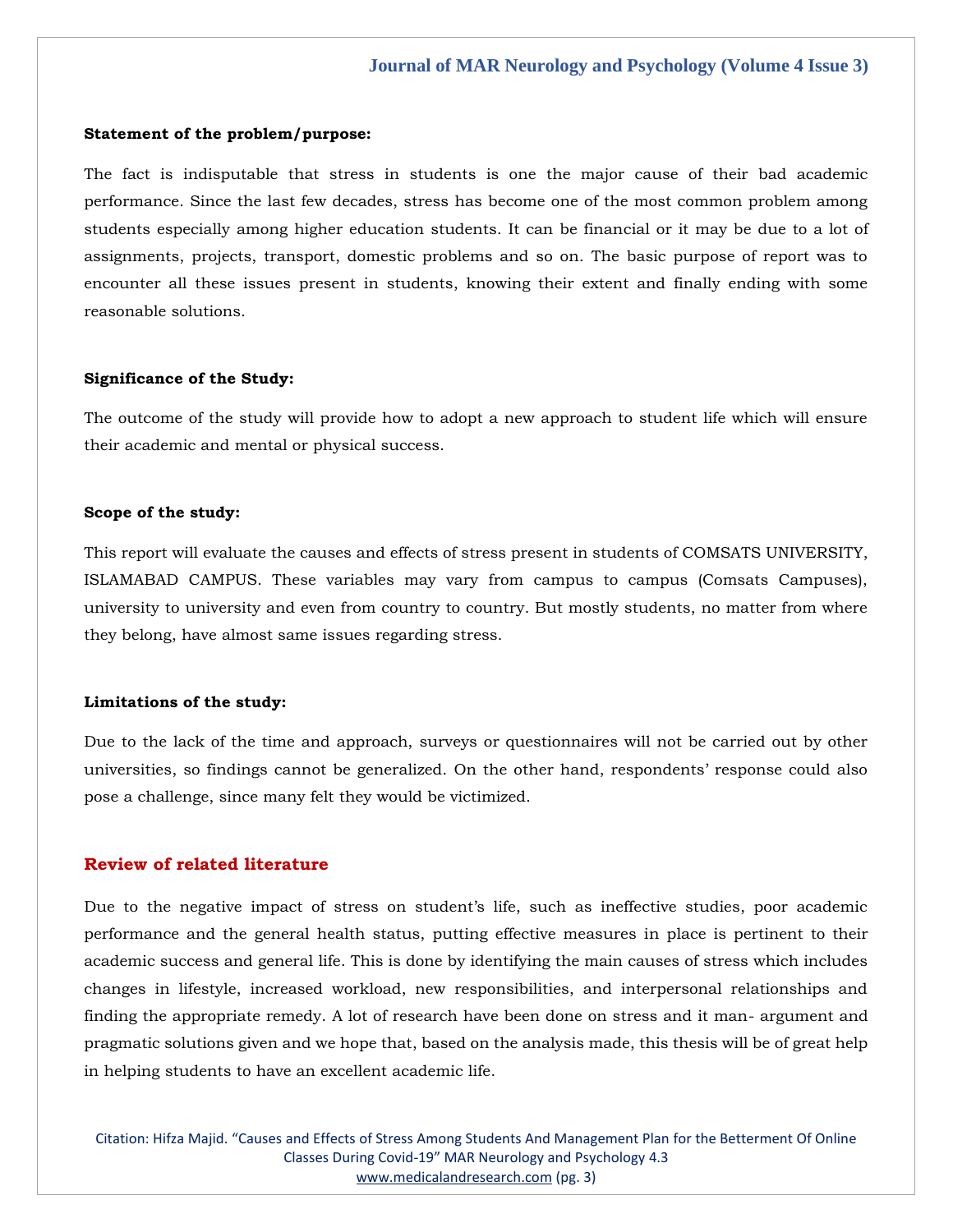As we are all facing very challenging times relating to COVID-19. As a facilitator, HEC-QAA has our learners and trainer's well-being as our primary focus. We have been constantly reviewing the advice and guidance from the Government of Pakistan as well as the World Health Organization (WHO). With that in mind, we are taking the opportunity to guide Higher Education Institutions (HEIs) to launch their "Virtual Learning" system, therefore, mitigating the need for our learners to attend the classroom physically. Virtual Learning can be undertaken in the office and at home. HEC has issued Guidance for HEIs, faculty, staff, teaching, Government directions and online readiness concerning COVID-19.

Rapid technological advances have facilitated distance learning (McBrien et al., 2009). "Most of the terms (online learning, open learning, web-based learning, computer-mediated learning, blended learning, mlearning, for example) have in common the ability to use a computer connected to a network, which offers the possibility to learn from anywhere, at any time, at any pace, by any means" (Cojocariu et al., 2014). Online learning can be described as a tool that can make the teaching-learning process more student-centered, more innovative and even more flexible. Online learning is defined as "learning experiences in synchronous or asynchronous environments using different devices (e.g., mobile phones, laptops, etc.) with Internet access. In these settings, students can be anywhere (independently) to learn and interact with instructors and other students "(Singh & Thurman, 2019).

The synchronous learning environment is structured in the sense that students attend live classes, there are real-time interactions between educators and students, and there is the possibility of instant feedback, whereas asynchronous learning environments are not structured correctly. In such a learning environment, the learning content is not available in the form of lectures or live lessons; it is available in various forums and learning systems. Instant feedback and immediate response are not possible in such an environment (Littlefield, 2018). Synchronous learning can provide many opportunities for social interaction (McBrien et al., 2009). In the midst of this deadly spread of the virus, such online platforms are needed where (a) video conferences can be held with at least 40-50 students, (b) discussions can be held with students to keep lessons organic, (c) Internet connections are good, (d) lectures are also accessible on mobile phones and not just laptops, (e) ability to view prerecorded lectures, and (f) instant feedback can be obtained from students and assignments (Basilaia et al., 2020).

#### **Academic Stress**

Reddy et al. (2018) in their study concludes that stream wise difference in stress does exist in students. It is important to deal with stress at personal, social and institutional level. Remedies such as feedback, yoga, life skills training, mindfulness, meditation and psychotherapy have been found useful to deal with stress. To identify the main reason of stress is the key to deal with it. Professionals can develop tailor made strategies to deal with stress. The integrated well-being of the students is important not only for the individual but for the institute as well. Dimitrov (2017) in his study claimed that stress can be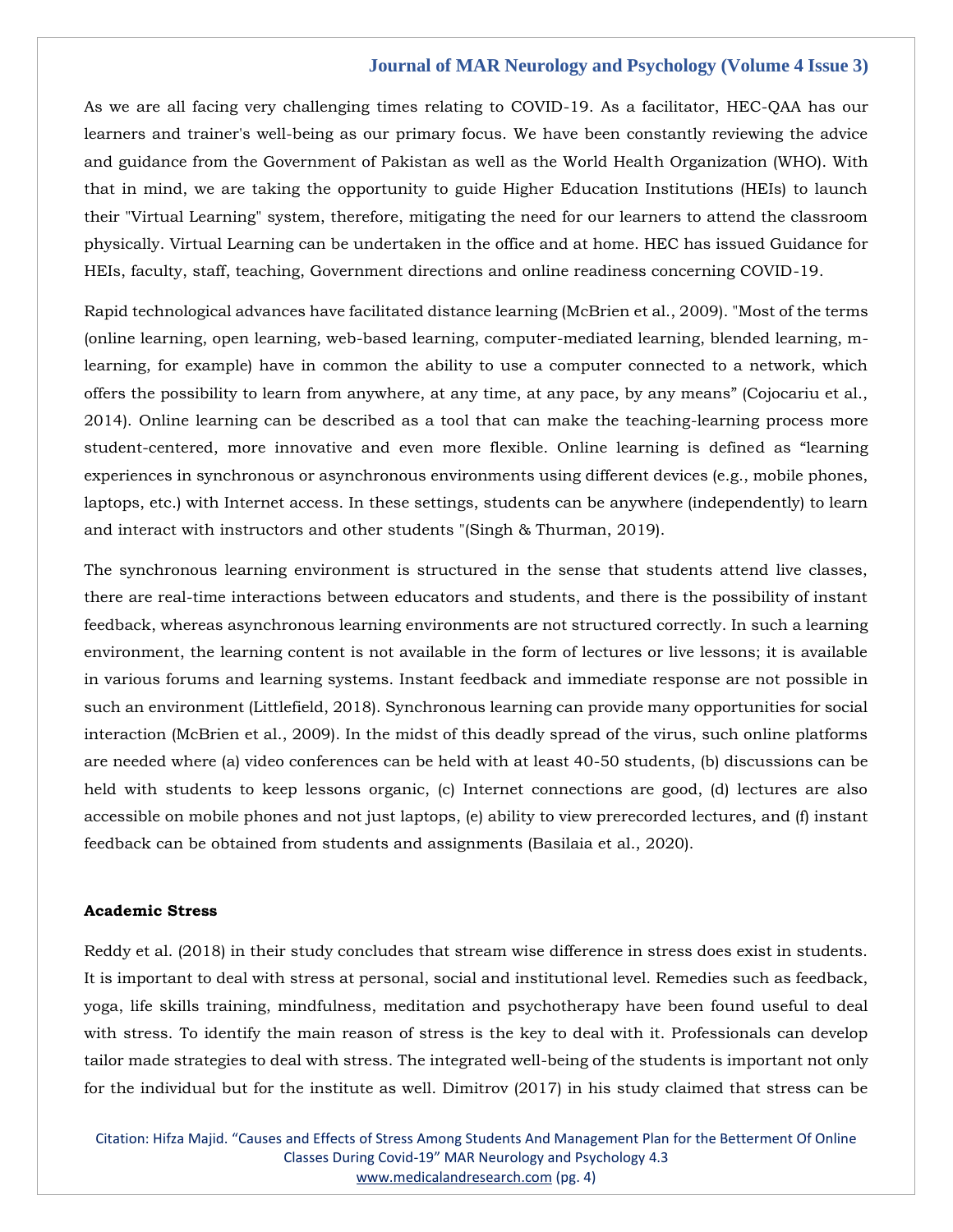addressed by ensuring that the students give utmost importance to their welfare. Food, exercise, work, recreation are some of the areas to focus on. He also concluded that the education system is more to do with the academic qualifications and does not contribute enough to the holistic development of students.

## **The challenges of online learning**

There are, however, challenges to overcome. Some students without reliable internet access and/or technology struggle to participate in digital learning; this gap is seen across countries and between income brackets within countries.

There is a significant gap between those from privileged and disadvantaged backgrounds: whilst virtually all 15-year-olds from a privileged background said they had a computer to work on, nearly 25% of those from disadvantaged backgrounds did not. While some schools and governments have been providing digital equipment to students in need, many are still concerned that the pandemic will widen the digital divide.

For our purposes, online learning refers to a type of teaching and learning situation in which (1) the learner is at a distance from the tutor/instructor, (2) the learner uses some form of technology to access the learning materials, (3) the learner uses technology to interact with the tutor/instructor and with other learners and (4) some kind of support is provided to learners (Anderson 2011a).

In the Covid-19 emergency situation, teachers have, almost overnight, been asked to become both designers and tutors, using tools which few have fluently mastered. This paper sheds some light on pedagogical knowledge that new online teachers need, in order to design worthwhile learning activities and flourish in this unfamiliar space. Our goal is to make explicit some main aspects of the online teaching expertise, akin to be transferred in the pedagogical practice of any educators, with or without experience in teaching remotely. Ultimately, we conclude that the importance of designing effective learning environments rests not only upon the shoulders of faculty but also upon institutions of higher education more generally in the form of support (funding) for faculty professional development.

#### **Problems Associated with Online Teaching and Learning**

There are a large number of technologies available for online education, but they sometimes create a lot of difficulties. These difficulties and problems associated with modern technology range from download errors, installation problems, login problems, audio and video problems, etc. Sometimes students find online teaching boring and unattractive. Online learning takes so much time and flexibility that students never find the time to do it. Personal attention is also a big problem online learning face. Students want two-way interaction which sometimes becomes difficult to implement. The learning process cannot reach its full potential until students put what they learn into practice. Sometimes online content is entirely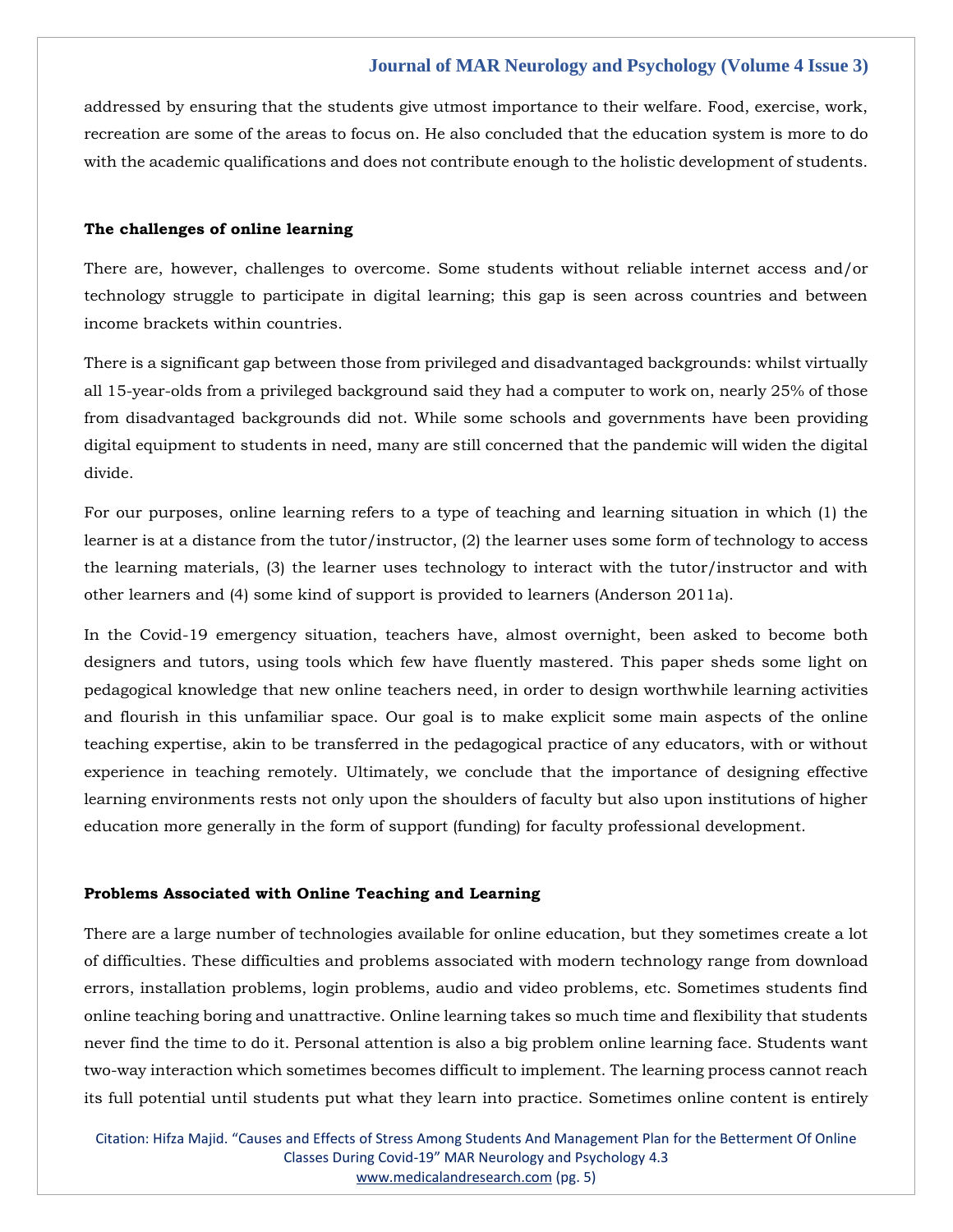theoretical and doesn't allow students to practice and learn effectively. Poor course content is also a big deal. Students feel that lack of community, technical problems and difficulties in understanding educational goals are the main barriers to online learning (Song et al., 2004). In one study, it was found that students were not sufficiently prepared to balance their work, family and social life with their study lives in an online learning environment. The students were also judged to be poorly prepared for various e-learning and academic competitions. Furthermore, there is a low level of preparation among students regarding the use of learning management systems (Parkes et al., 2014).

#### **Hypothesis**

The quality of the instructor positively affects the satisfaction of the students.

## **Methods of the Study**

There are different methods which are used for the study. Internet resources like Google or Google Scholar are accessed. Literatures such as thesis or journals related on this topic are reviewed. Questionnaires with open-ended and close-ended questions are prepared and then administered to get views from students.

## **Data Collection:**

Data used in this report consists of both primary and secondary data. Primary data includes the questionnaires with both open-ended and close-ended questions from people lives in Rawalpindi and Islamabad. Whereas secondary data includes the collection of information through internet, books, thesis and articles or journals.

## **Basis of Sample Selection:**

Sample selection was based on the questionnaires. The close-ended questions were just giving answer is yes/no whereas open-ended questions were giving an opportunity of providing the opinions of the respondents.

## **Statistical Methods:**

The information gathered through the questionnaires will be analyzed in the form of charts, graphs, tables or any other method. Figures may also be included.

Citation: Hifza Majid. "Causes and Effects of Stress Among Students And Management Plan for the Betterment Of Online Classes During Covid-19" MAR Neurology and Psychology 4.3 [www.medicalandresearch.com](http://www.medicalandresearch.com/) (pg. 6)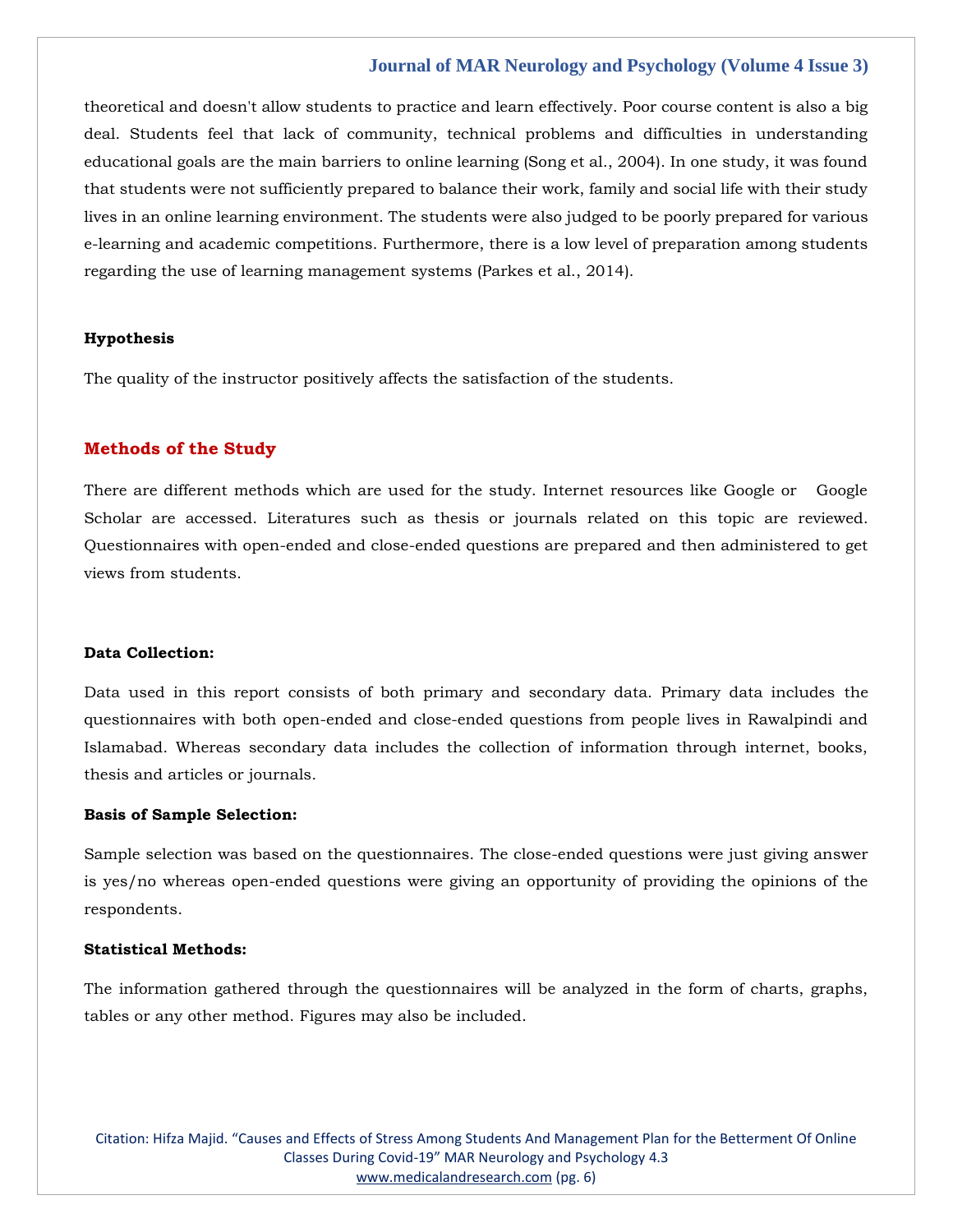## **Sampling technique**

The convenient sampling technique is used to collect the data because it's easy to collect data from those individuals.

## **Organization**

Report is divided into different sections for its reliability and comprehensiveness. All the sections of report are organized in such a way as to maintain coherence and unity between all these sections. The report starts with the background of information which is then narrowed down into problem statement, significance of the study, scope of the study, limitations of the study and methods of the study.

The coming sections will include result and discussion section, conclusion, recommendations, bibliography and appendices. All these sections are explained in such a way as to maintain logical connections between sentences and paragraphs.

## **Culture as a Constraint**

Like every organization HEC also has its own unique culture but due to the current pandemic when the World's super powers have changed their policies then how is it possible that HEC will be following the Pre-pandemic culture? Obviously not.

Before pandemic HEC always used to focus on the fact that what will be the impact of its corresponding decision on people in the organization and its affiliated shareholders. But during pandemic HEC is just trying to achieve its outcomes like the continuity of education rather than focusing on the means to achieve it and the fact how people are being affected by these policies. Similarly, Pre-pandemic culture of HEC was based more on the fact in which employees were expected to give attention to each and every thing in detail. But now HEC is just taking into account those steps which are necessary for the organization rather than giving attention to each and everything because there is a huge hesitation all around the globe. Consequently, students and teachers are suffering with lots of problems.

## **Problems Due to Online System**

Some of the major issues on the table reported by students and teachers, due to this new culture are resistance to online classes, lack of awareness to new technology and its issues, internet availability in remote areas, internet connectivity issues, cost of internet bundles, employees and students background and their behaviors, increased workload and stress etc. Furthermore, the system of examination adopted by most universities is not a right way to check students' performance as it is more conductive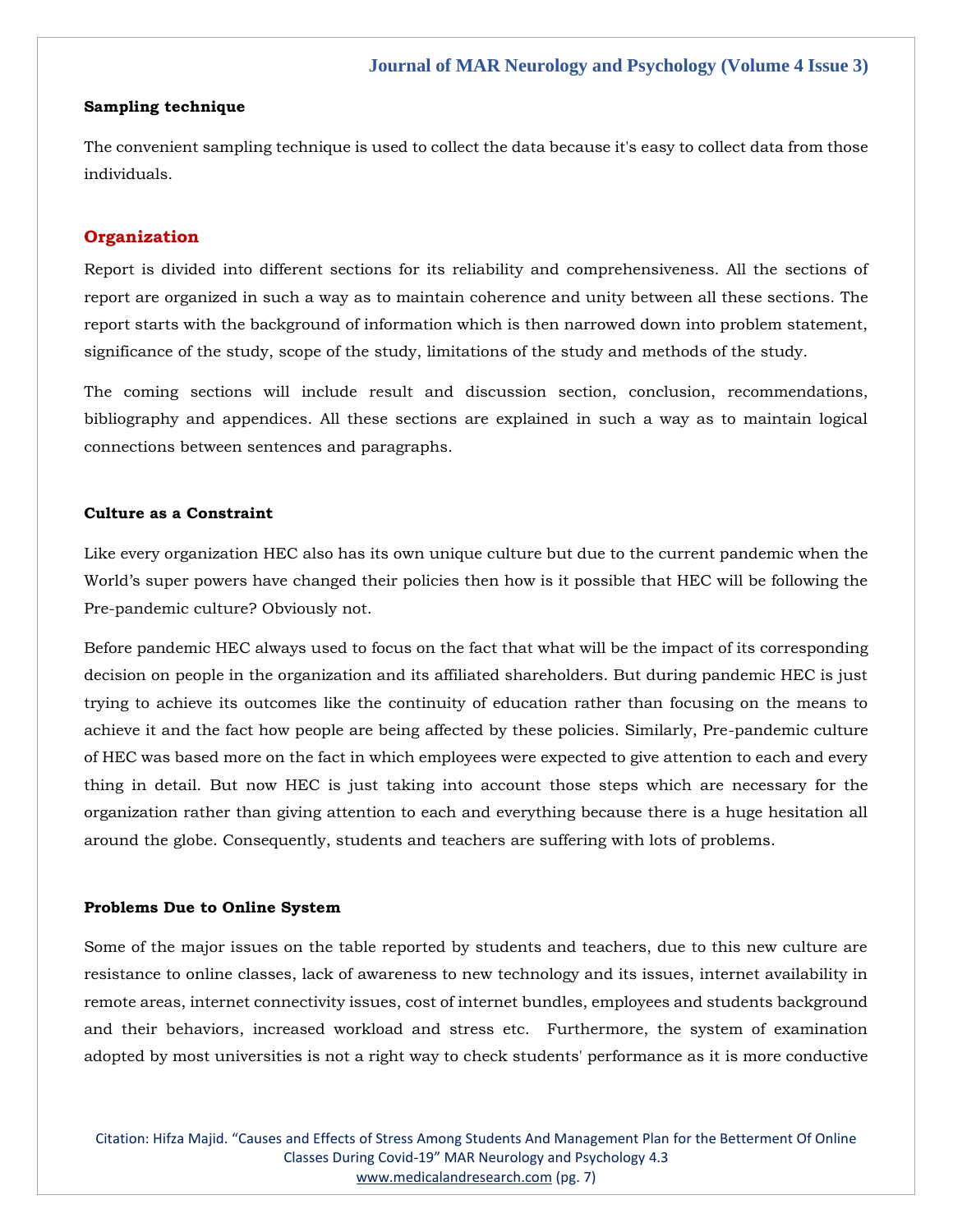to cheating. Students who work all the year round and those who just simply cheat during exams cannot be compared.

In some universities, the semester is getting too long and students and teachers can no more concentrate. Similarly, it was also reported by students that going through recorded lectures before a day to interactive session is really difficult to keep pace with it since those recorded lectures can be so boring. During recordings teachers are expected to speak in English which can create problems in delivering lectures more effectively. It is also not an easy task to record lectures for students. Teachers become so stressed since some teachers have to take more than one courses and some teachers are also the supervisors of their PhD students.

#### **Managing in a Global Environment**

Nowadays we are all connected with each other in one way or the other way. All the countries around the world are having some sorts of connection between them. Specifically talking about this pandemic, all the countries who are more affected with it have at one stage or the other stage switched their physical classes into online. Now where the difference lies is the difference in implementation of this system. Each country has followed different strategies which suit them well. Here are some of the different strategies listed, which are widely used across the world successfully.

## **Results & Discussion**

Results obtained from questionnaires will be displayed in this section and then some light will be shed on them.

Here is the chart indicating the percentage of male and female students, who were involved in the questionnaires (both open-ended and close-ended).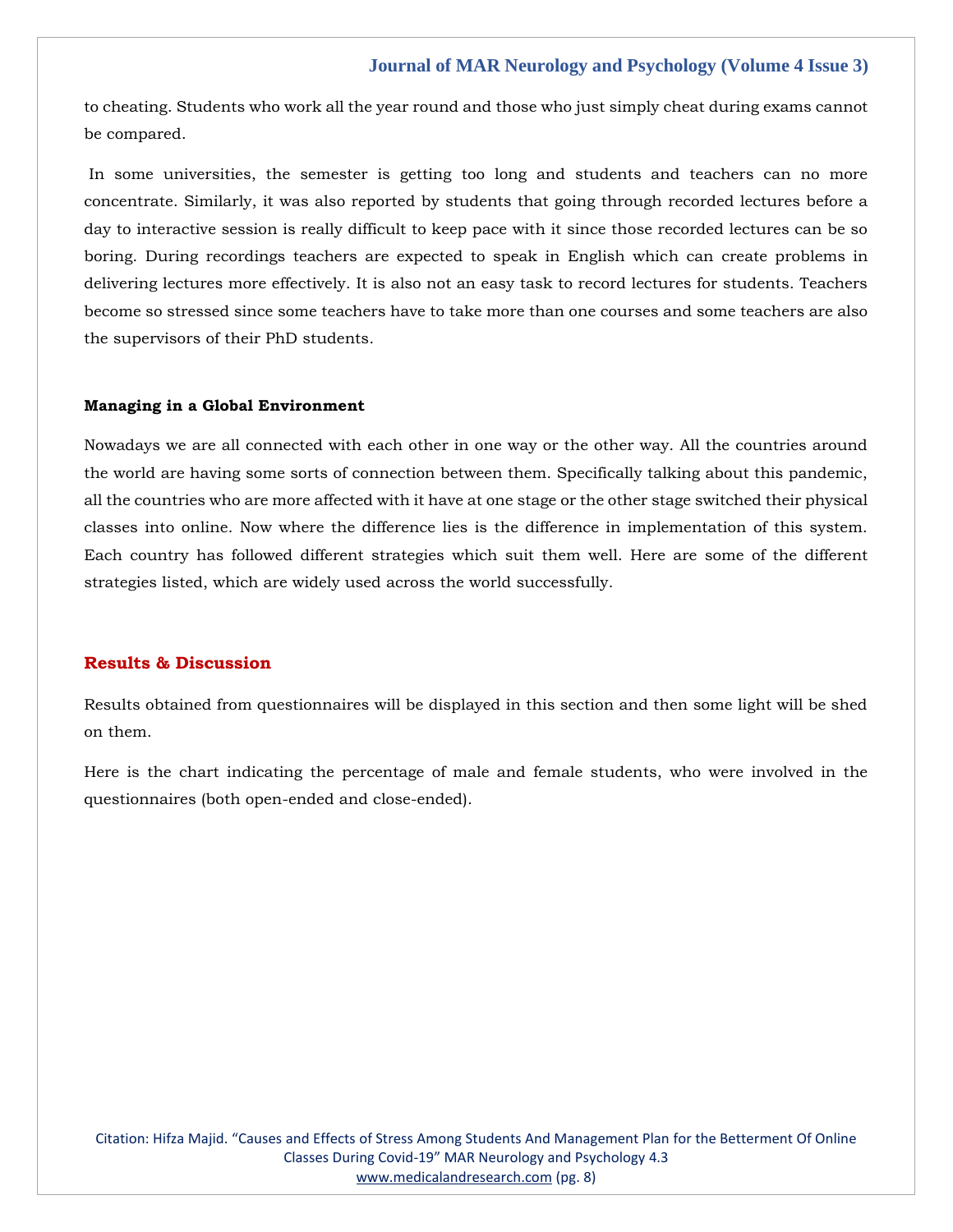

## **Figure1. Percentage of Participants in the Questionnaires**

After a great analysis of the questionnaires following causes (which are responsible for stress in students) are identified.

# **Causes of stress in students of COMSATS**

Reasons for causing stress in students are:

## **ACADEMIC STRESS:**

Following chart shows academic stress present in students.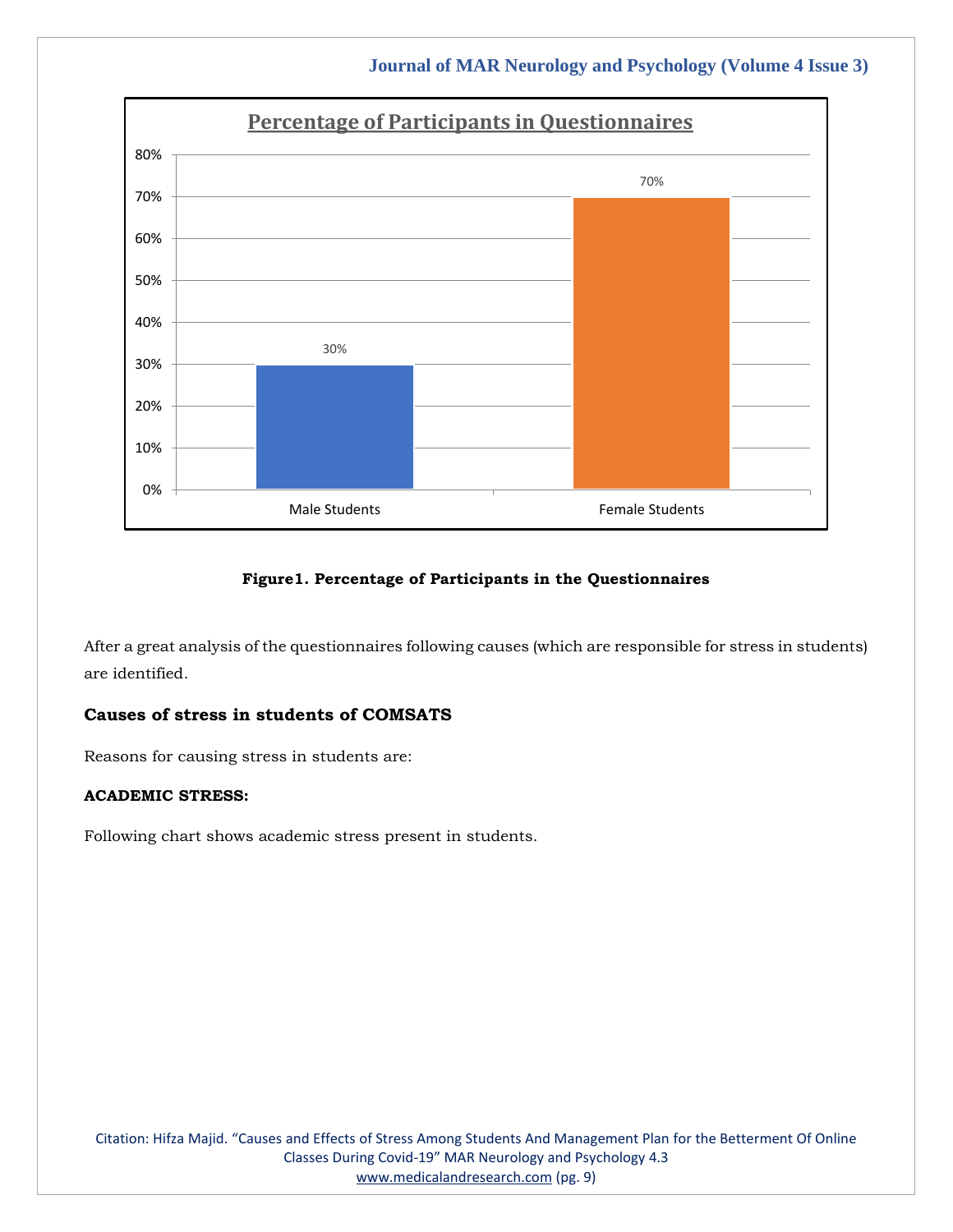

**Figure2. Academic Stress Reported by students**

Results indicate that increased work load causes a great stress among students. Due assignments have highest weightage (30%) in terms of causing stress. Students having lots of due assignments and projects become overloaded. As a result, they get confused and cannot give their hundred percent so they become frustrated. Chart clearly manifests that many hours of study (25%) is also a big challenge for students to go with it as every student has also a life outside this academic scenario on which he/she cannot compromise. Lower grades also cause stress (20%). Students having lower grades are always discouraged as in our society grades are a measure of intelligence which is not a true perception. Students getting low grades think a lot about what they didn't do and this causes a stress. Presentations and projects also put strain on students as students were complaining about it. Language difficulty (5%) is another major cause of evoking stress in students. When a student is unable to understands the teachings of his/her teacher, they stressed up because they over think how they will pass the course.

## **PHYSICAL STRESS:**

Here is the chart illustrating physical stress.

Citation: Hifza Majid. "Causes and Effects of Stress Among Students And Management Plan for the Betterment Of Online Classes During Covid-19" MAR Neurology and Psychology 4.3 [www.medicalandresearch.com](http://www.medicalandresearch.com/) (pg. 10)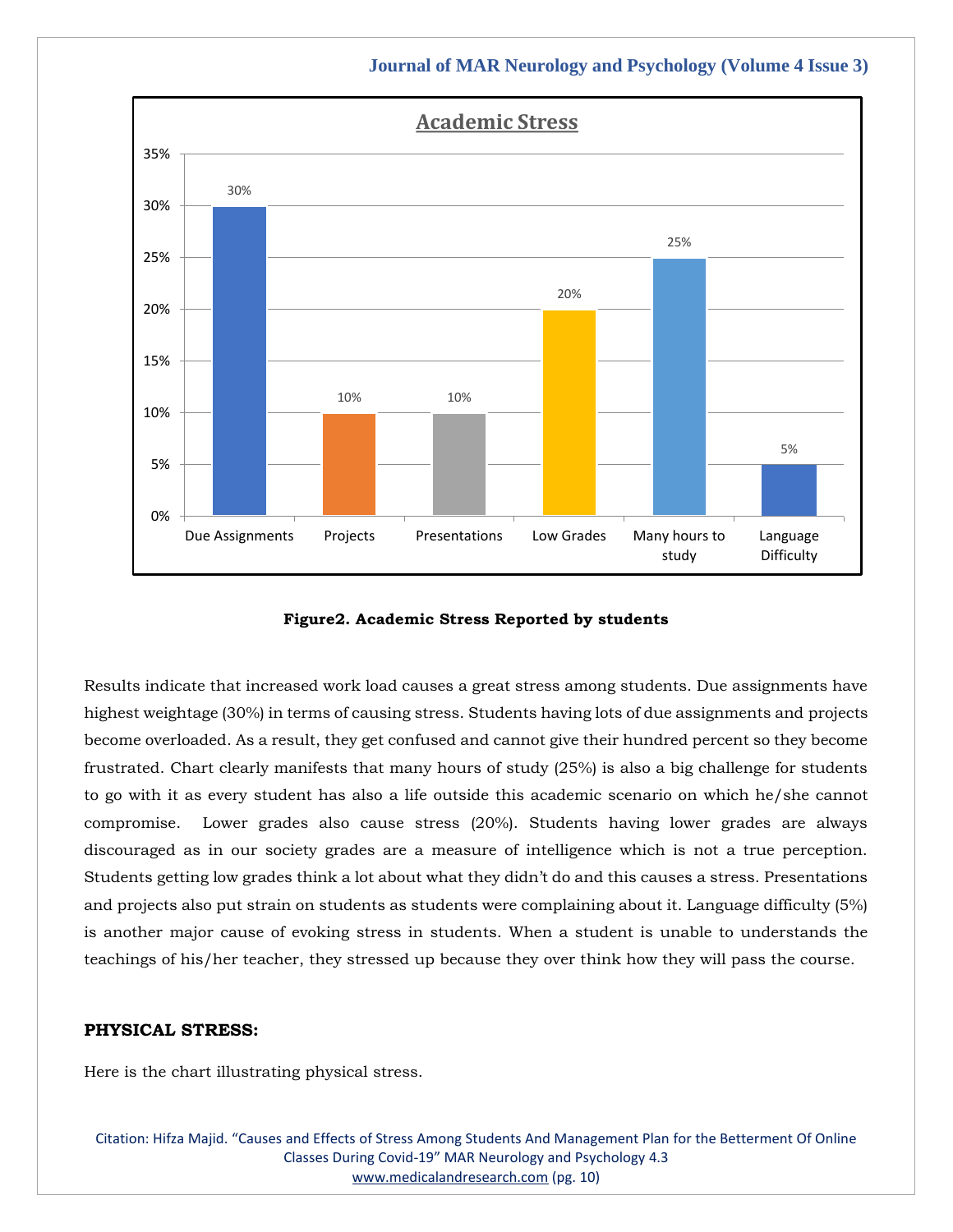



All the efforts which make students for competing with their needs make them physically stressful. Taking consecutive classes, inadequate sleep and bad eating habits disturb their metabolisms resulting in physical stress. Graph clearly shows that taking consecutive classes is one of the major reasons (45%) of Comsians to be physically stressful. Taking one class after the other makes them restless which in turn cause stress. Then inadequate sleep accounts for the major reason (35%) of physical stress. Students due to a lot of due assignments, quizzes, sessional, terminals and projects; become unable to complete their slumber. As a result, they become stressful. Bad eating habits are also on rise. Students mostly eat junk food which disturbs their metabolism and thus causing physical stress. 20% students admitted having bad eating habits.

Citation: Hifza Majid. "Causes and Effects of Stress Among Students And Management Plan for the Betterment Of Online Classes During Covid-19" MAR Neurology and Psychology 4.3 [www.medicalandresearch.com](http://www.medicalandresearch.com/) (pg. 11)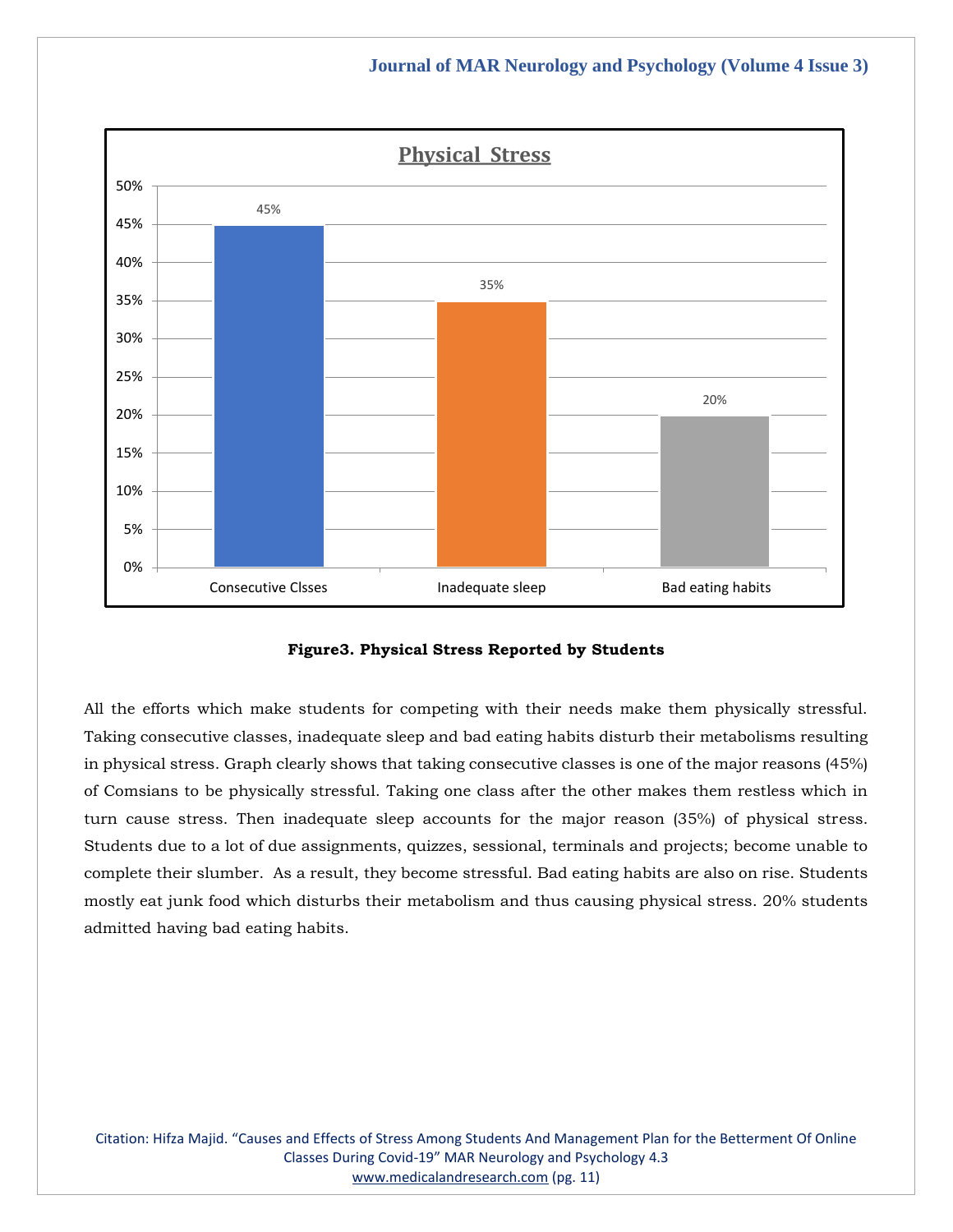## **EMOTIONAL STRESS:**

Following chart illustrates emotional stress in students.



**Figure4. Emotional Stress Reported by Students**

Personal factors play a key role in the stress as stress is mainly caused by our own thoughts and behaviors. Students (40%) acknowledged that changes in their sleeping habits occur due to academic workload which cause stress in them. Some students pay their bills on their own which causes stress (15%) if someone is going through financial disabilities. If anyone is going through any sort of health issues it can also cause stress (20%). Poor nutrition habits also cause stress. Change in living environment like moving towards hostel or changing roommates, change from campus to campus or from university to university can also initiate stress when the student become unable to cope with that change. According to the questionnaires almost 20% students are suffering from it.

## **ENVIRONMENTAL STRESS:**

Here is the chart illustrating Environmental stress:

Citation: Hifza Majid. "Causes and Effects of Stress Among Students And Management Plan for the Betterment Of Online Classes During Covid-19" MAR Neurology and Psychology 4.3 [www.medicalandresearch.com](http://www.medicalandresearch.com/) (pg. 12)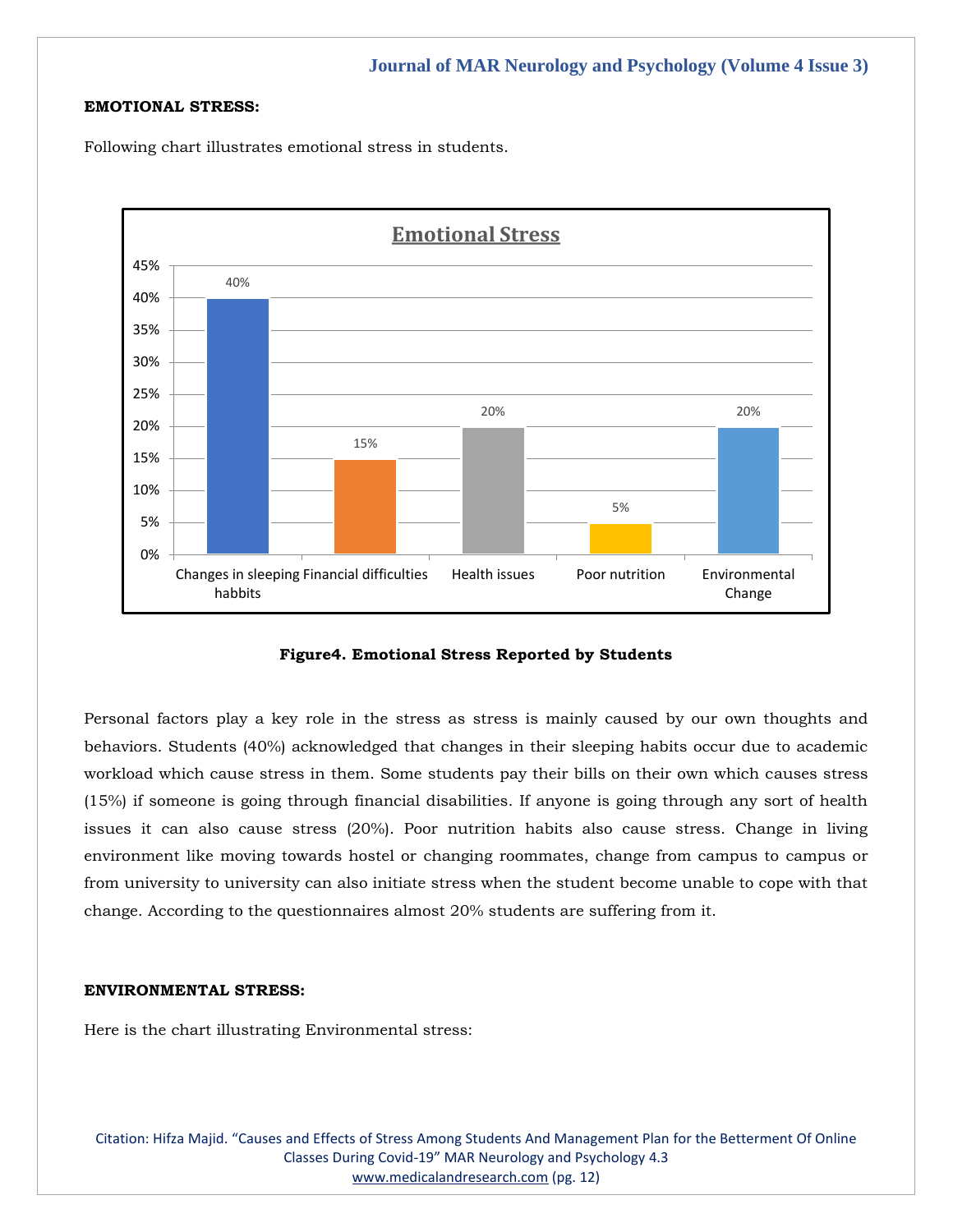

**Figure5. Environmental Stress Reported by Students**

When there is a change in the environment for a student from school to college or college to university, some might like this change but at the same time some might get stressed up due to this change. 20% students admitted stress due to academic environmental change. Bad living conditions can also contribute towards stress as student gets failed; continuing their academic career, if there is any sort of uncomfortable environment. Data shows about 10% students are suffering from this stress because some people never adapt new environment, at least not so much quickly as others can. Fear is another drastic stress faced by almost 40% students because they fear about taking in public or getting failed in the exams. This can put a strain on their brain causing ultimate stress. Future worries are always a big reason of stress in any sort of individual. Data clearly indicate that almost 15% students always stress themselves when they think what they will do in future. On the other hard any sort of unpleasant event also plays a vital role in stress. Almost 15% students admitted that having domestic problems like the divorce b/w their parents, financial issues, health issues of their parents or any other unpleasant event has a great impact on their life.

Citation: Hifza Majid. "Causes and Effects of Stress Among Students And Management Plan for the Betterment Of Online Classes During Covid-19" MAR Neurology and Psychology 4.3 [www.medicalandresearch.com](http://www.medicalandresearch.com/) (pg. 13)

# **Journal of MAR Neurology and Psychology (Volume 4 Issue 3)**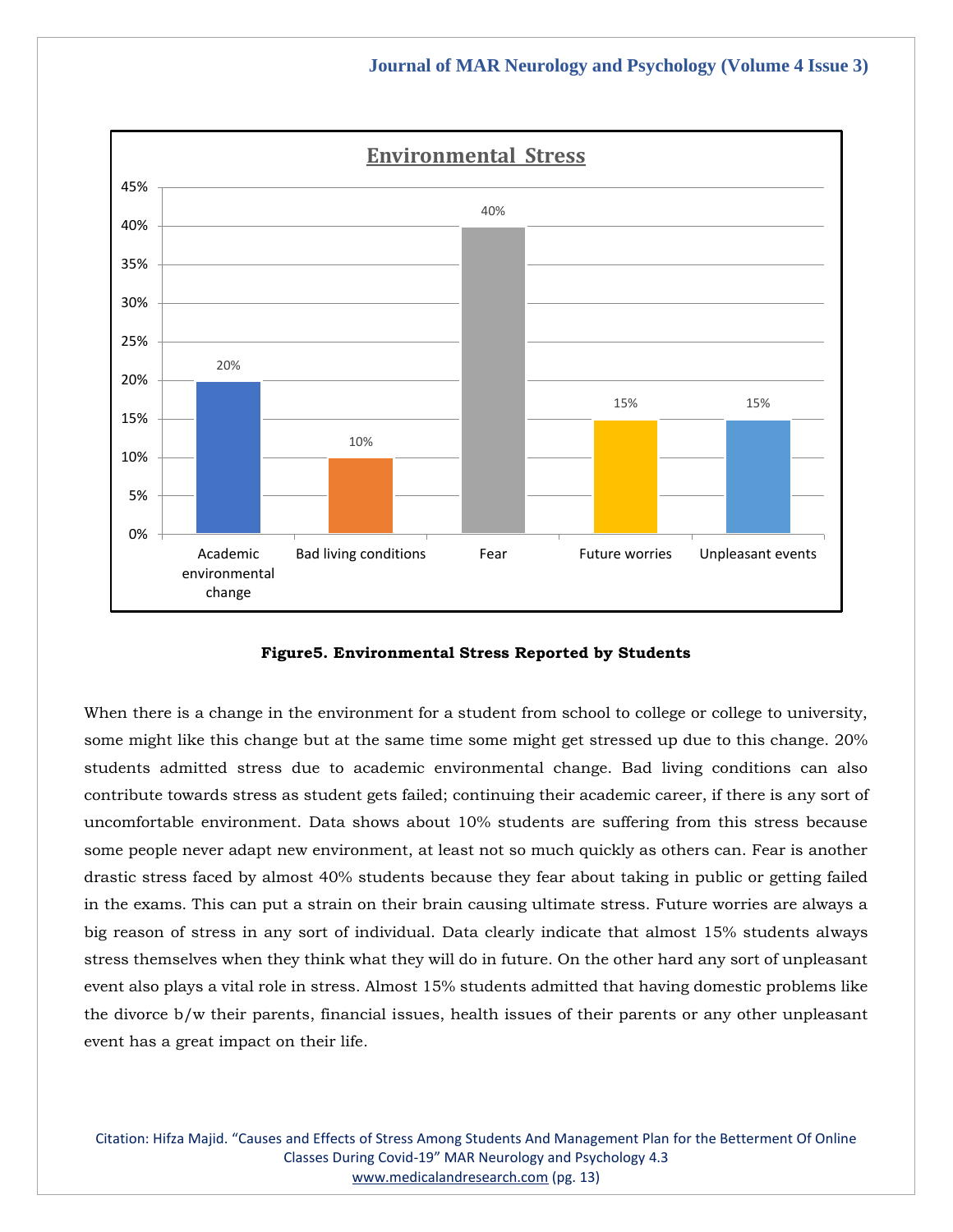## **Effects of Stress in students of COMSATS**

Following are some of the effects presents in the students of COMSATS:

## **ACADEMIC STRESS:**

Academic stress has different effects on the life of the students. It can affect their grades as they are unable to concentrate on their studies while going through stress. Students failed to get their maximum output which in turn generates a new stress in their life. They become totally confused about what to do or not. They even forget what they already know. Students suffering from stress also lose their productive skills. They can't initiate new actions as they are unable to focus on the problem. Tasks which are so easy to be done during normal routine become impossible while they are stressed. All these things can affect their health, personality and grades.



**Figure 6. Stress Caused by Academic Pressure**

## **PHYSICAL STRESS:**

Physical stress causes restlessness, fatigue, anger, irritation, temper issues, hypertension and so on. It causes muscles to tense up. Student having it, also get emotional stress because they failed to give their maximum input.

Citation: Hifza Majid. "Causes and Effects of Stress Among Students And Management Plan for the Betterment Of Online Classes During Covid-19" MAR Neurology and Psychology 4.3 [www.medicalandresearch.com](http://www.medicalandresearch.com/) (pg. 14)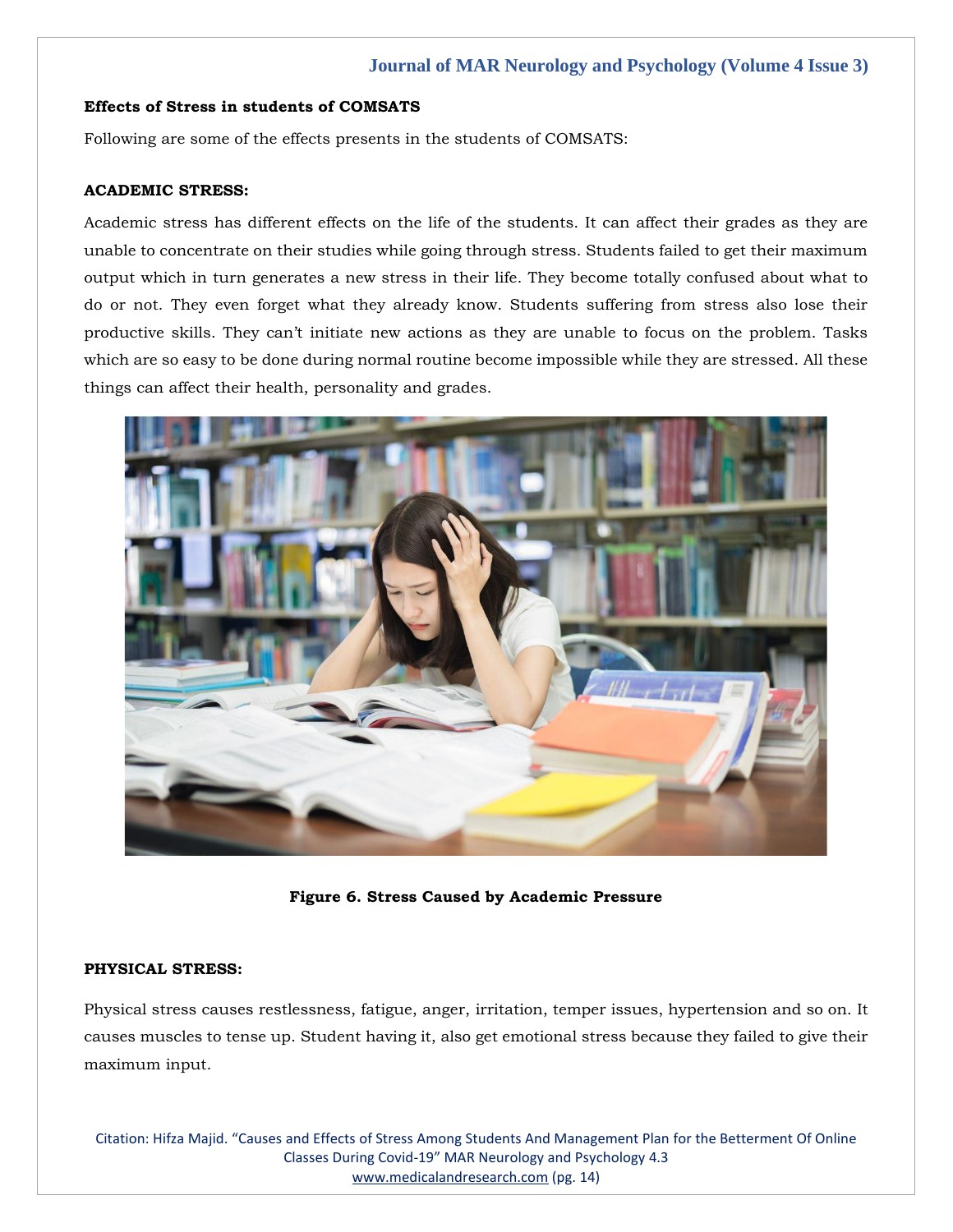

**Figure7. Stress Caused by Fatigue**

## **EMOTIONAL STRESS:**

Students having personal stress or emotional stress are the most affected one. They suffer from anxiety, fear, distress, worry and burnout. They lack personal motivation for taking part in activities whether academic or social. Such students mostly seem to tapping their feet and biting fingernails. Mood swing is one of the outcomes of emotional stress. Students remain stressed most of the days and they are basically destroying their life while doing this. No one can communicate or help them out during this phase. They lose their temper and most of the time stay irritated. This can lead to their mental illness.

## **ENVIRONMENTAL STRESS:**

Students suffering from environmental stress become cut off socially. Being a student means having an active social life but such students become isolated. Most of the times they remain stay away from their friends and relatives which results in their isolation. All this in turn causes poor academic performance or lower grades. Physical illness is also related with this issue.

Citation: Hifza Majid. "Causes and Effects of Stress Among Students And Management Plan for the Betterment Of Online Classes During Covid-19" MAR Neurology and Psychology 4.3 [www.medicalandresearch.com](http://www.medicalandresearch.com/) (pg. 15)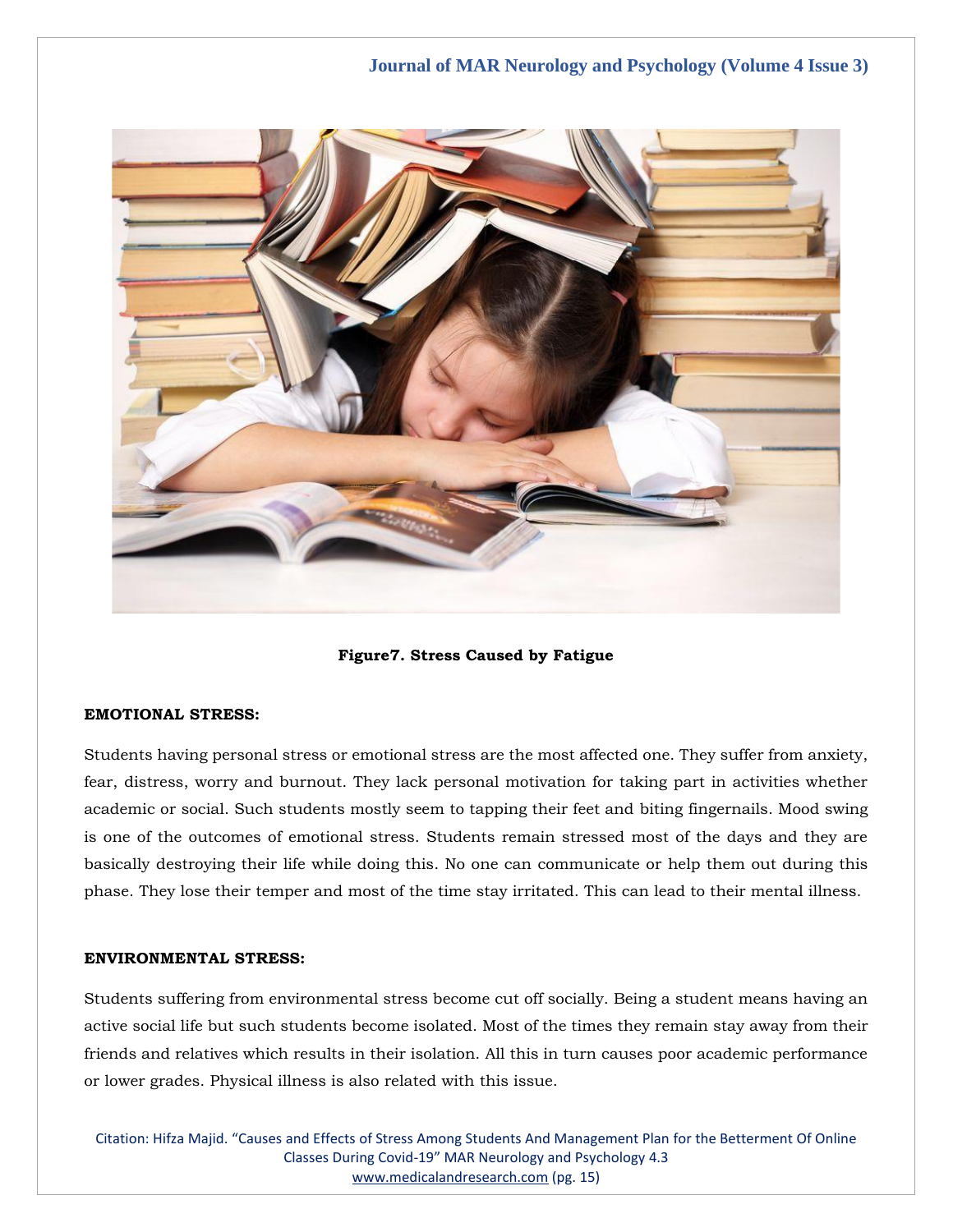#### **Foundations of Planning**

During this current situation, planning is to be done for ensuring the efficiency and effectiveness of this online system. This in turn will give directions to reduce uncertainty, which people might have with this online system. Since COVID-19 is an uncertain environment, so it's better to have specific goals which will be made for short time period of almost one year. Then if it needs to be continued, we can opt different options. Briefly, for making management plan we are going to discuss our plans with reference to operational plans which are more related to day-to-day activities of these online classes.

#### **Management Plan for Online Classes**

Here is our whole plan for the efficiency and effectiveness of these online classes and it is formed through "Management by Objectives" theory in which employees and management both are involved till the end for achieving best results. So first of all, this perception is to be changed that "Online classes can never be effective". Although they can never compete with face-to-face interaction but still, they can be effective. Next all the resisting bodies present against this online system are to be satisfied by involving students and teachers in decision making process since they can better advocate their problems. Internet facilities are also to be provided for removing connectivity issues as a barrier against these online classes. Furthermore, these classes must be more flexible and open to experience through interesting assignments so that each and every individual takes part in his/her classes and makes the system more productive. Help centers will also to be created to listen all the complaints about these online classes. Similarly open channels for feedback are to be established for regular inspection. Employees are be motivated to make this system more acceptable for the customers of HEC. Behavior of both students and teachers will also be closely monitored during these classes and chances of cheating will be minimized. Finally innovative ideas from foreign universities will also be consulted.

#### **Strategic Management**

When final plan is in our hand then next step is to develop different strategies for implementing it. Strategic management is all about developing different strategies which will ultimately lead us towards our final goal. According to the current plan, already there on the board, we are going to take those decisions and actions which will enhance the overall performance of HEC.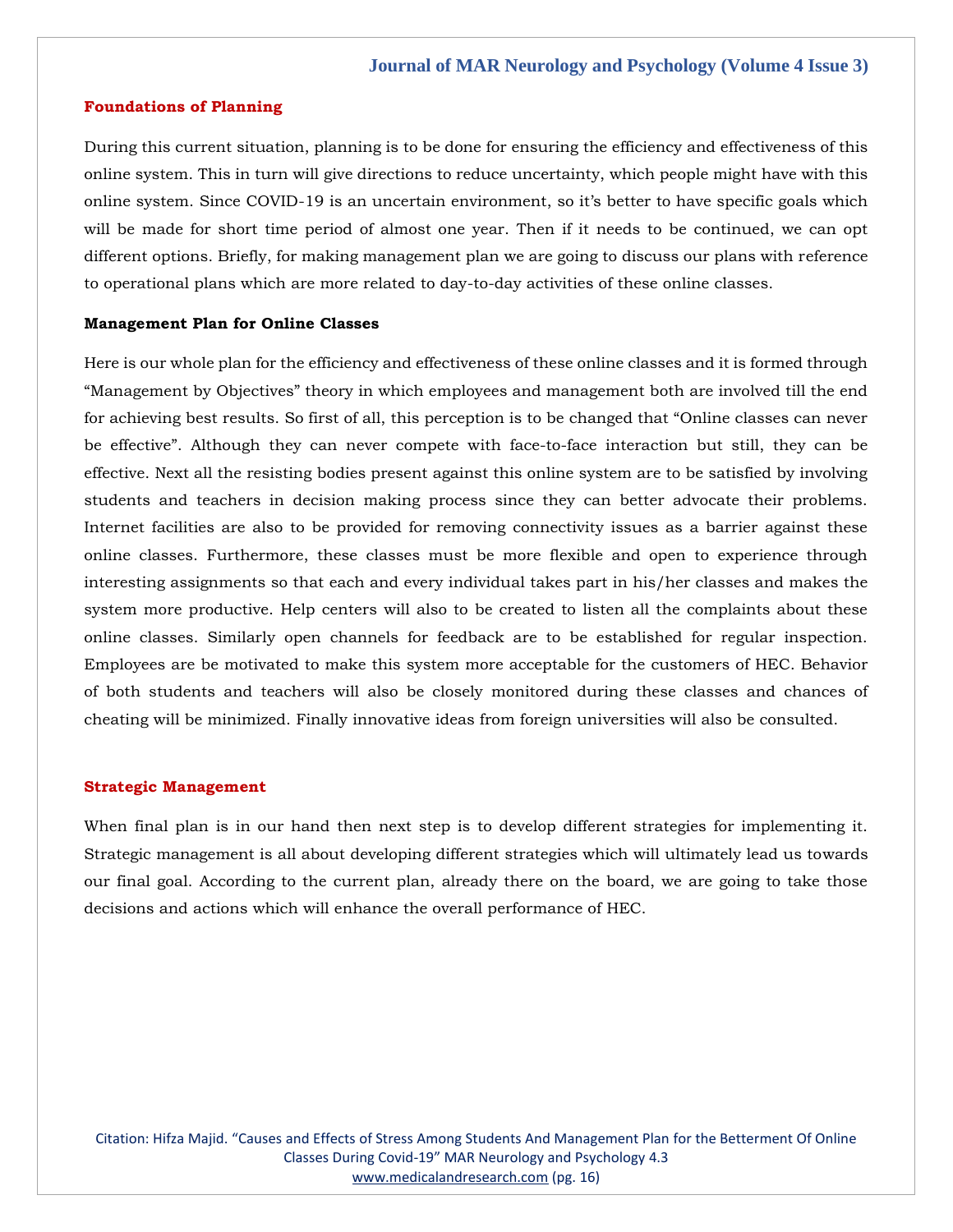#### **SWOT Analysis of HEC**

# **INTERNAL ANALYSIS**

#### **Strengths:**

Finances (Student's fee can be utilized)

Human resources

Technology

**Weaknesses:**

Not well-trained individuals

Technical skills

Incentives for its stakeholders

## **EXTERNAL ANALYSIS**

#### **Opportunities:**

Qualified individuals can be identified.

Can now start e-learning in normal routine as well

Can make agreements with foreign universities.

#### **Threats:**

Customer satisfaction

Shareholders' (Universities) demands and needs

#### **Figure 02 SWOT Analysis of HEC**

### **Strategies for Effective Online Classes**

After identifying current mission and goals and performing the internal and external analysis (SWOT) of HEC following strategies are to be formulated. First of all, HEC must approach different sorts of Telecom service provider companies for resolving Internet problems. Laptops must also be given to needy students. Next for controlling students and teacher's behavior monitoring teams must be there which can ensure that during online classes students and teachers are having the right attitudes, expected from them. For this purpose, these teams must monitor the recordings of interactive sessions on regular basis. Exams must be conducted in a way which reduces the chances of cheating. For example, teachers can prefer open book exams. For ensuring students and teachers involvement in the process different incentives must be there. For example, students have to pay less fee and teachers can get some bonuses if they are performing well under the roof of online classes.

Instead of recording videos which can be boring teachers should deliver the whole lecture online and that lecture must be recorded and provided later so that if someone has missed it, they can get it. While recording lectures teachers must be allowed to speak in Urdu as well since some concepts can be made more-clear if they are explained in a more routine way. There must be a platform where students and teachers can give their suggestions to improve the situation. Some questionnaire can serve the purpose. In this way more innovative ideas will come onto the floor and also students and teachers will own their suggestions. Those apps must be utilized which are easy to use and provide lots of accommodations. Finally, HEC needs to monitor universities on regular basis for avoiding any uncertain situation.

Citation: Hifza Majid. "Causes and Effects of Stress Among Students And Management Plan for the Betterment Of Online Classes During Covid-19" MAR Neurology and Psychology 4.3 [www.medicalandresearch.com](http://www.medicalandresearch.com/) (pg. 17)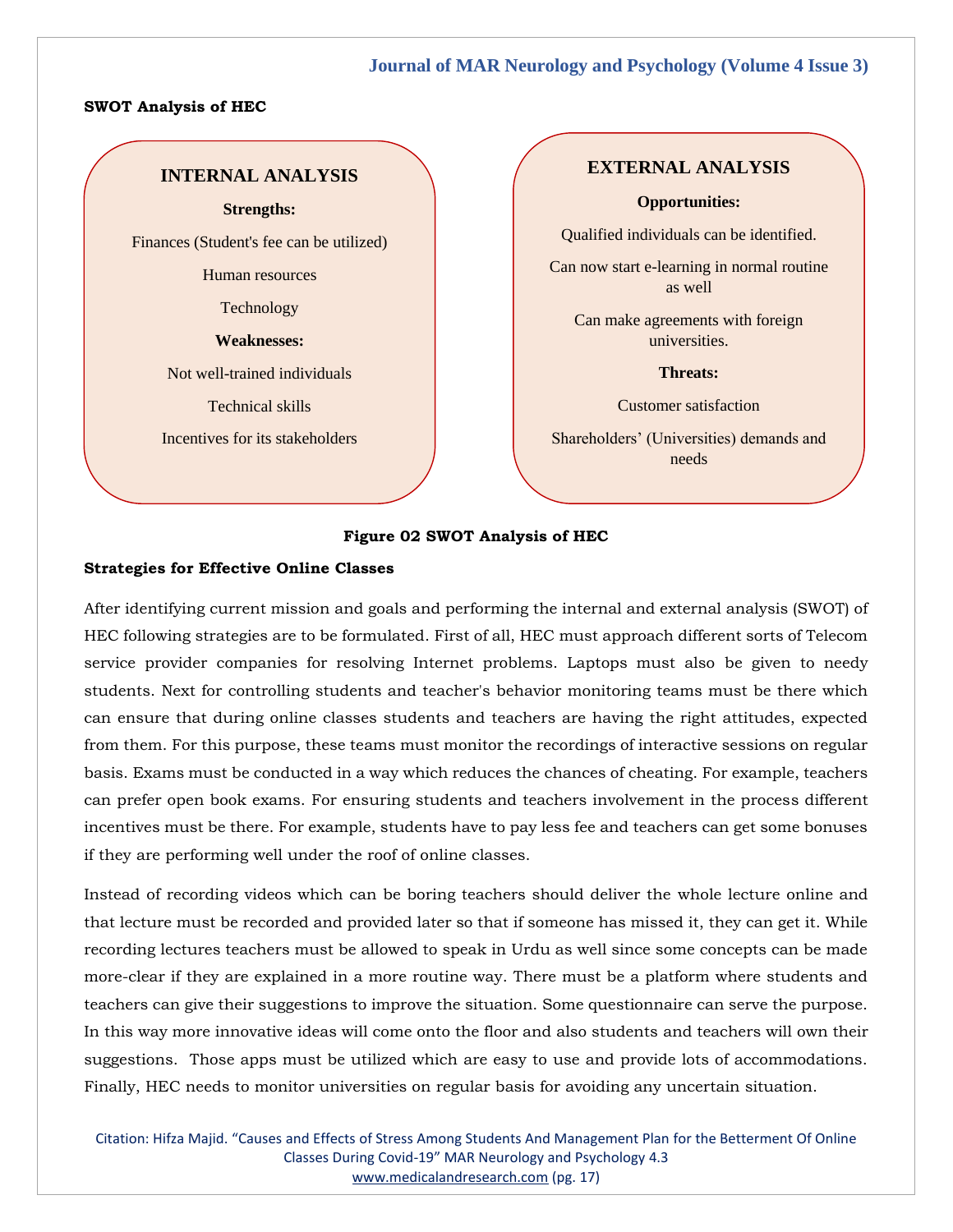#### **Organizational Structure and Design**

Once plans are there, strategies have been formulated, the next step is to design an appropriate organizational structure. This will help out in achieving the desired goals and objectives. While, designing an organizational structure for online classes, working with organic model is more-better and hence recommended to HEC since it accommodates more flexibility within it.

#### **Organizational Structure and Design for Online Classes**

COVID-19 is attributing a very complex and uncertain environment so organizational structure is to be more decentralized where students and other employees of HEC are to be empowered and they can also participate in decision making. This decentralization will enhance the efficiency and effectiveness of the online classes due to different innovative ideas given by students and teachers. Now for more betterment free flow of information must be maintained while making such platforms where not only students and teachers but also parents can get each and every information required and can also give their back-toback feedback. This free flow of information will also help to make aware of HEC stakeholders that where HEC is standing and what resources are there. So, while working with new ideas people have less chance for critique.

Low formalization among Jobs is highly recommended nowadays considering the fact that during current situation employees must be allowed enough to take necessary steps in which they feel more comfortable but still HEC must monitor them so that no significant deviations can take place. This low formalization also gives them more autonomy over things which are more intensely handled by the persons who have better idea about them. For example, teachers are to be allowed making outline of their courses more according to the nature of their students because during current situations teachers may not bombard their students when they already facing an environmental bombardment.

Furthermore, wider span of control can keep things more suitable. All the employees having same set of tasks and jobs must be working under a single mentor. This will help in saving human resources and other resources as well in a situation where these saved resources can have better alternatives. As an example, you can categorize all teachers working with a similar course under a single mentor to report. In this way for example while sending recordings of the lecture a single recording should be send to all the students of all those teachers who are working with the same course. Now these recordings will reduce workload and also save resources like human resources and technology etc. Avoiding redundancy will make things more efficiently. At the same time while working under single mentor teachers can share their knowledge, expertise and technical skills. Finally work must be divided among cross functional teams which are highly trained and empowered to handle diverse activities. These teams

Citation: Hifza Majid. "Causes and Effects of Stress Among Students And Management Plan for the Betterment Of Online Classes During Covid-19" MAR Neurology and Psychology 4.3 [www.medicalandresearch.com](http://www.medicalandresearch.com/) (pg. 18)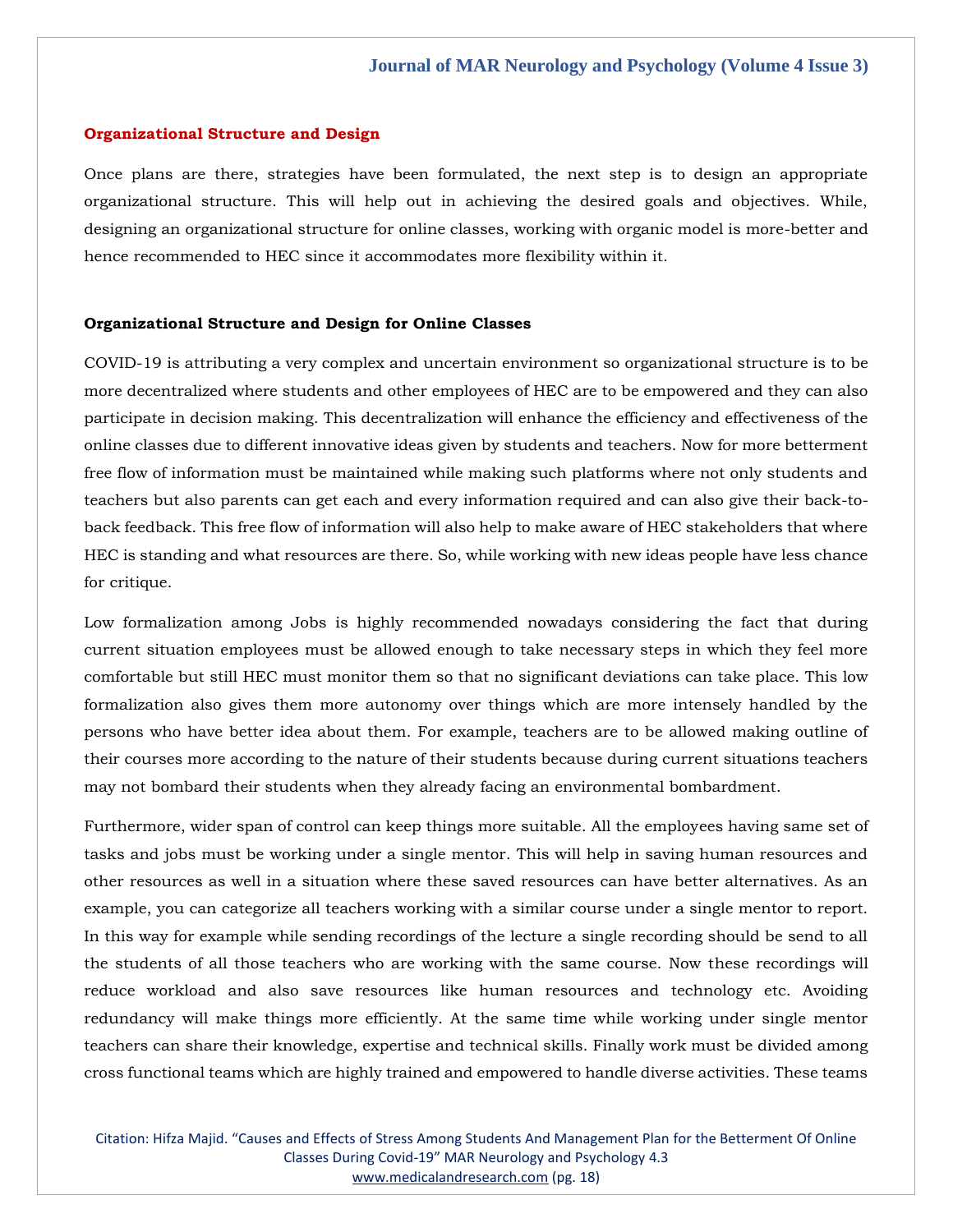have to be competent enough to work out for environmental problems and then recommending the most probable solutions.

#### **Human Resource Management**

After organizational structure is being finalized now it's time where we have to make things done through human resources which includes all human side. Managing human resources is one of the key factors in the success of any organization. It's an important task which provides main intuition and judgement where right number of right people are utilized at right place in right time. In an HRM (Human Resource Management) process, blend of young highly talented individuals and those with EQ level are utilized to match the job competencies.

#### **Human Resources of Hec**

All the employees working under HEC and its affiliated university comes under human resource. It includes all the employees working within HEC, Rector of the university, administration workers, teachers, coordination office workers and other managerial staff and their employees. Now all of these human resources are managed by HEC after ordering universities to organize them among groups and then carefully monitoring them under their mentors. For example, teachers have to record lectures in a way most appropriate according to the nature of the course and student's attitudes. Next these recorded lectures are sent to their respective department's coordination office which further ensures whether the recording is meeting all the standards set or not. If it doesn't match with the standards then it has to be done again. Further these recordings are approved from the HOD of that department. At the same time interactive sessions are also monitored through their recording. Between this process a report with an okay signal is also sent to the superiors to check whether teachers are continuously striving for the betterment of this process or not.

Throughout this process, different factors are continuously interrupting with this process. These factors include different sort of pressure groups like students, unions or teacher unions. Recently students have stroked outside of HEC office with the demand of banning these online classes. Even students have demanded reduction in fee too. Along with these pressure groups, government decisions regarding reopening of institutions also change on regular intervals which can interrupt with the management plan made for these online classes.

#### **HRM Planning for Online Classes**

Taking into consideration the human resource planning, current assessment of the job also called job analysis, for each and every employee of HEC is very much important. What sorts of skills and abilities,

Citation: Hifza Majid. "Causes and Effects of Stress Among Students And Management Plan for the Betterment Of Online Classes During Covid-19" MAR Neurology and Psychology 4.3 [www.medicalandresearch.com](http://www.medicalandresearch.com/) (pg. 19)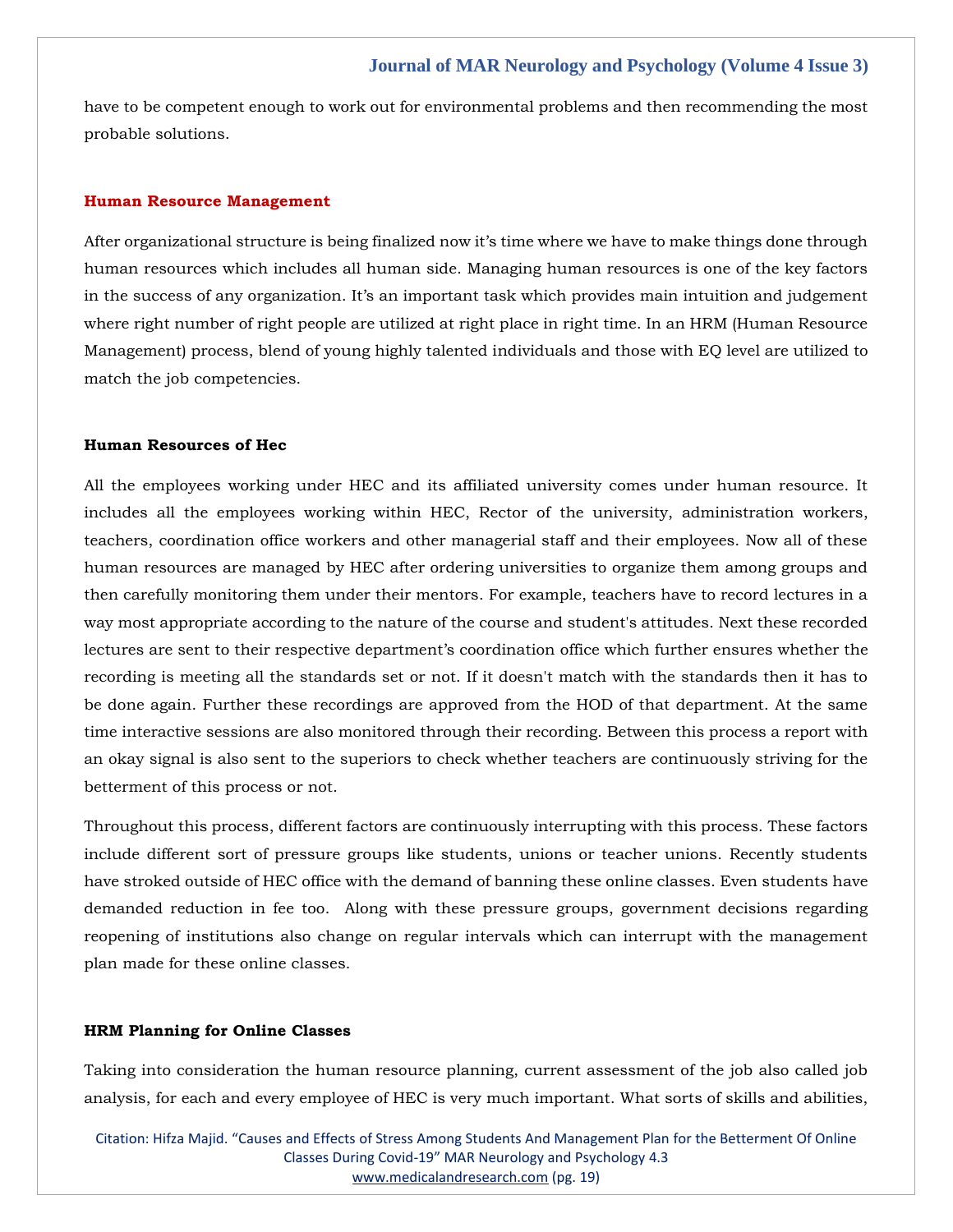knowledge, attitudes and technology is required to perform that particular job? All these things come under this analysis. Whether the respective individual is having bare minimum knowledge about the technology used in online classes or not? Does he/she have stable internet connection? What could be the future needs of those employees? All these questions are to be answered while making HRM planning.

#### **Suggestions For HRM Process**

Some of the suggestions which can make HRM process more competent include employee training programs which must be conducted through MOOCs for both their general training and specific training, before introducing them to a totally new environment (Online System). General and specific training programs should follow these parameters:

**General Training**

**Good communication skills Technical skills and knowledge for handling online classes Management skills and supervision** 

**capabilities**

**Personal growth for betterment**

**Managing this change and be reactive Good presentation skills for delivering online lectures. Work skills for being best Leadership skills**

**Specific Training**

Now moving forward all the required technology and internet facility must be there for the human resources of HEC. Compensations and benefits can keep their morale high so they must be there too. These can be in the form of appraisals, certificates, bonuses or through other facilities. Apart from them employees stress level management must be done on weekly basis through different sessions with psychologists. Their health should not be taken for granted.

Managing Change and Innovation

Change is characterized as a deviation from status quo. Change is something natural which can create both threats and opportunities for the organization. By critically analyzing this online system, one can have a clear understanding how this change is acting as a threat for HEC. Traditional system of learning has completely switched to virtual learning. Now for virtual campuses it was quite easy to accept this change but for other people it's not acceptable even when almost three to four months have been passed

Citation: Hifza Majid. "Causes and Effects of Stress Among Students And Management Plan for the Betterment Of Online Classes During Covid-19" MAR Neurology and Psychology 4.3 [www.medicalandresearch.com](http://www.medicalandresearch.com/) (pg. 20)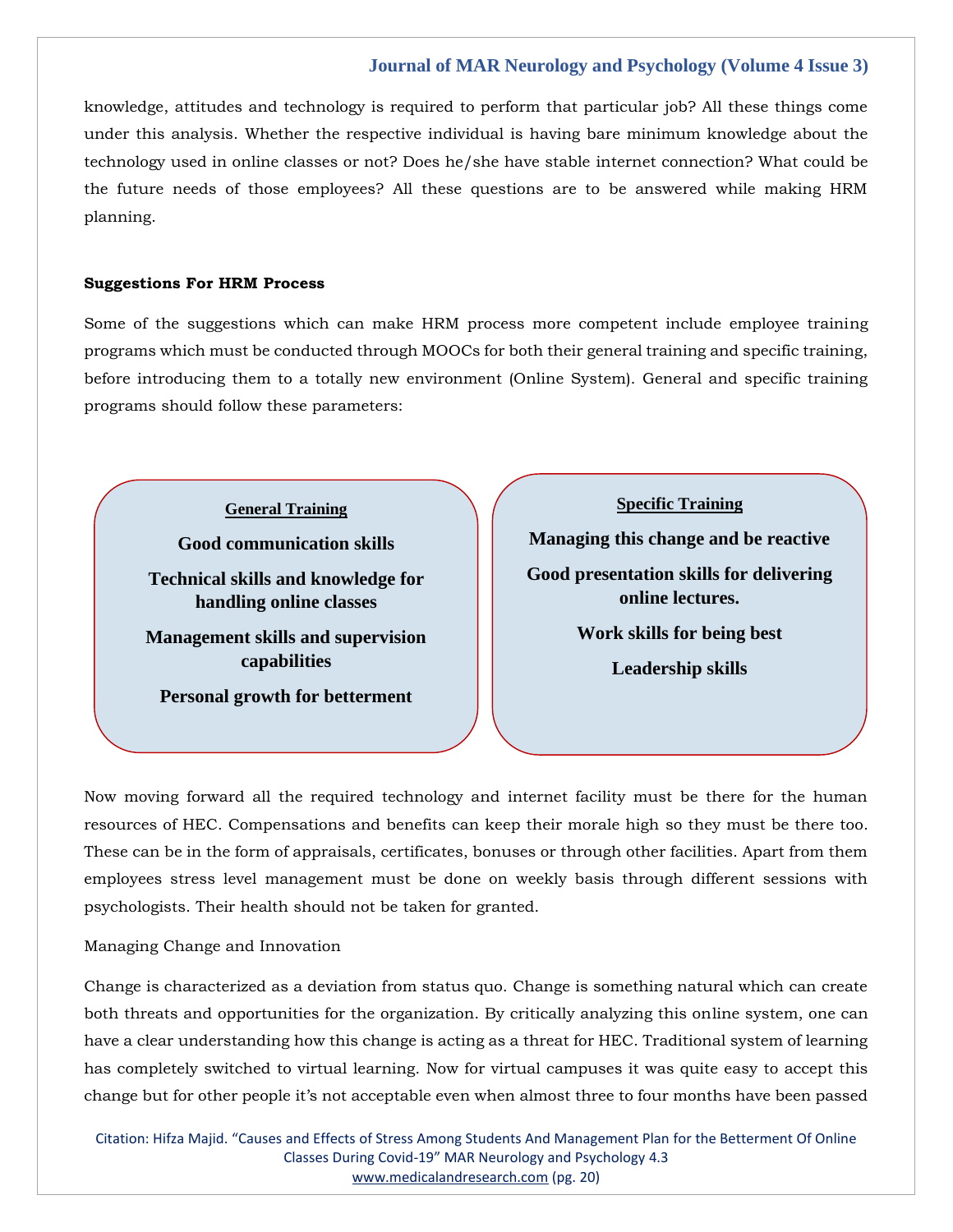with this sort of system. Just like every change, this change was also resisted as most of the people want things in a more monotonous manner. They are never ready to accept new challenges except for few people. In fact, 70 to 80% people in the world never used to accept change in first attempt. So, in this way, this change can be categorized as a threat because teachers and students both of HEC stakeholders were not ready to accept the change created by HEC in its structure and technology due to COVID-19.

On the other hand, this change can also be taken as new opportunities because this change has also created ways to bring innovation through new ideas. Lots of people found an opportunity to use their talents. More competent individuals are identified through their work during this change.

## 10.1 Online System as a Change

Online system falls under the category of both internal and external change; internal change in the sense that due to these online classes all the organizational structure, policies, strategies, equipment, employees' attitude each and every thing has been changed. Workload has been increased for both teachers and students. On the other hand, this change is external as well. For example, for online classes technology has been changed. More automation has been taking place meaning that now many things have been replaced with technology. Instead of checking papers one by one now teachers can mark them automatically through different facilities available on the platforms used for online teaching. New tools are being used by teachers and students which have both their pros and cons, some of them are already mentioned. So, in this situation more and more work is being done in technical sector for designing those technologies that will make this system more feasible.

## **Foundations Of Behaviors**

Behavior is defined as the actions of people at work. We already know that behavior of a single individual affects the behavior of whole group which in turn can have major consequences related to the behavior of an organization.

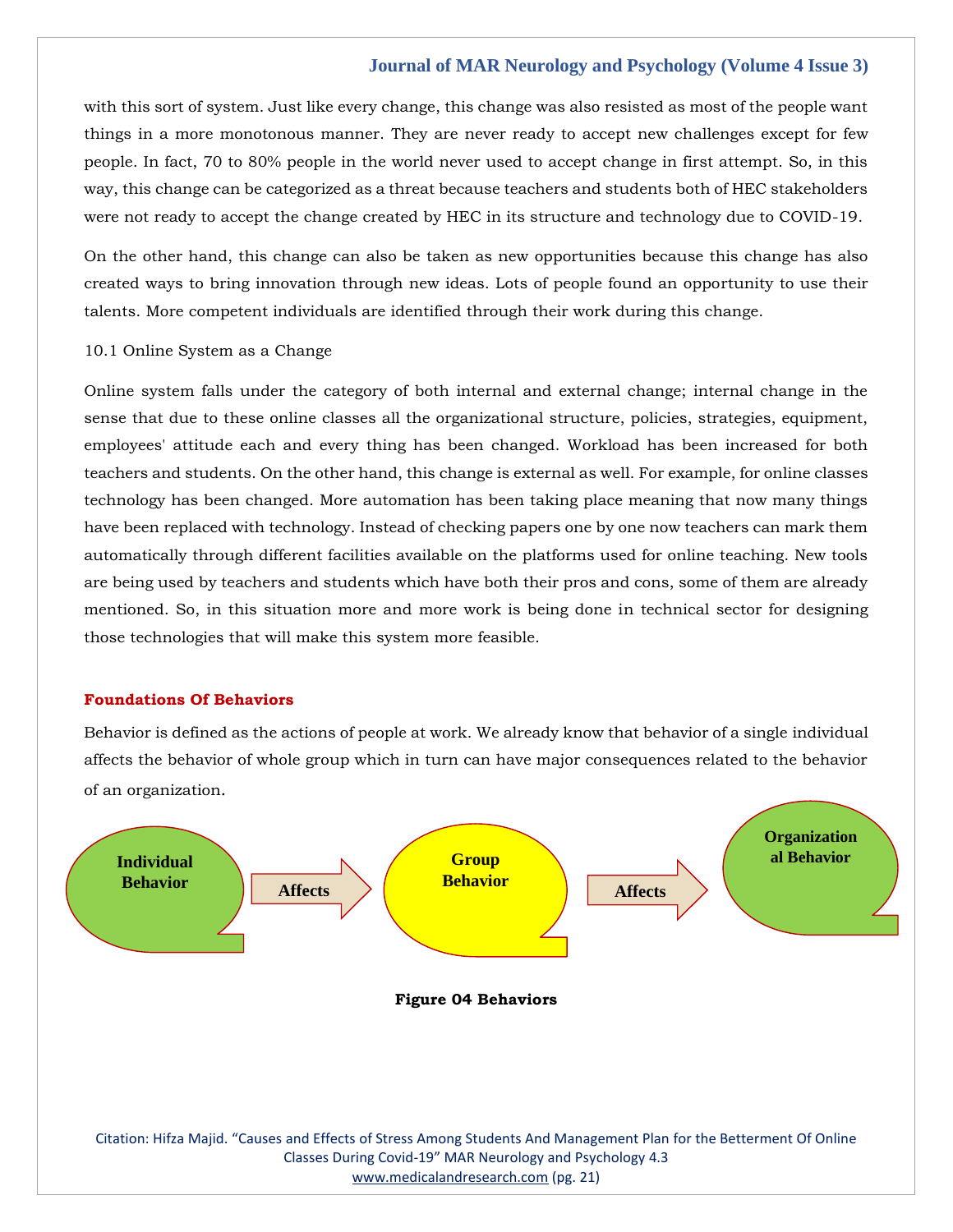#### **Behavior of Students**

During this pandemic classis are being conducted through different apps. Now the foremost problem regarding the attitude of students is their attention because how can they be so attentive when they are browsing from the same device where they have an option to browse other things as well? After joining meeting, they can switch to multiple apps like FB, Instagram, WhatsApp, twitter and others. So, it becomes really difficult for them to give attention to their classes. Although the apps they are using for their classes have provided with such facilities through which organizer can restrict individuals to whether on their mics and cameras or not. But mostly teachers are not working with these options. So, some annoying students used to play music or funny videos on their side to disturb the whole class. Similarly, if the meeting is not already scheduled under some exception students even used to remove their fellows or teachers from the meeting. They also supposed to mute mics while that particular person is speaking and the most annoying situation is that you can't understand who is doing such things.

Now if we critically analyze this behavior, we can easily predict how the behavior of just a single person is affecting the whole class meaning that an individual misbehavior is creating problems for the whole class. During such situations, students continuously suffer since they have to join meeting again and again which is quite hectic. At the same time, teacher also can't understand how to move on the whole class. Although you can go in settings for attendee exception, which will eliminate some of those problems but still the one granted with mic and camera option can used to play music or any other awkward voices just to disturb the whole class. Son in one way or the other way the whole class is being affected which in turn will affect the whole organizational behavior because when students are not serious then how an organization will ensure to take those steps which can satisfy their customers? How an organization will be making those policies for its customers when they are not even ready to check the product? When the product is not being checked how its flaws will be enlisted to improve their quality?

## **Suggestions for Improving Students Behavior**

Students must be serious enough to take responsibility on their shoulders and follow the big five model of behaviors which state that person must be extraversion meaning assertive, agreeable person, conscientiousness (reflecting achievement-oriented personality), emotionally stable and open to more and more experiences. They must take online classes as a real course and should continuously undergo self-monitoring. They also need to become extraordinary conscious while studying because now they have to do lots of things on their own. For meeting the requirements, they need to be competent enough to run into deadlines of their assignments and quizzes. They should also be able to lean new technology and must help their fellows if they have any sort of problem. And the most important thing is that they must show sympathy towards their teachers because they are also suffering a lot during this pandemic.

Citation: Hifza Majid. "Causes and Effects of Stress Among Students And Management Plan for the Betterment Of Online Classes During Covid-19" MAR Neurology and Psychology 4.3 [www.medicalandresearch.com](http://www.medicalandresearch.com/) (pg. 22)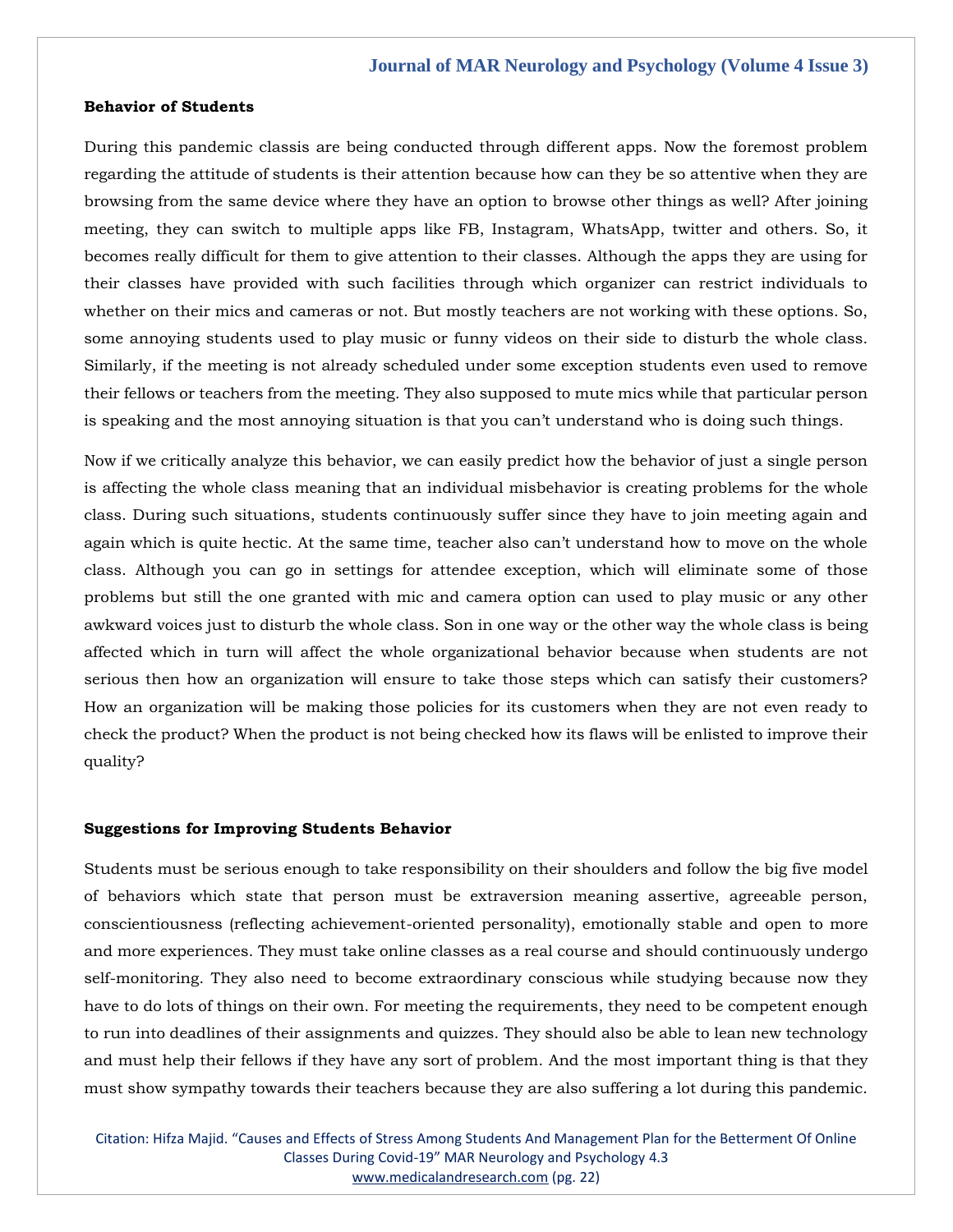Whether there are male teachers or female, each and every one has some expectations from their family and corresponding university which they have to fulfil.

#### **Behavior of Teachers**

Teachers are also contributing towards shaping an organizational behavior. There are many teachers who are continuously striving for delivering their 100% but at the same time there are some teachers as well who aren't serious enough just like students. These teachers are just fulfilling the demands of HEC and orders of their respective university but never used to facilitate their students. First of all, they never used to deliver lecture in an appropriate manner just bombard their students with lots of assignments and quizzes. Secondly if some students have any queries, these teachers never used to fix those queries. Even some teachers do not suppose to give reply when students contact them. Another problem which students have just reported about teachers is that if some students have any light issue or internet connectivity problem, teachers do not facilitate them and simply mark them absent and give them zero marks in quizzes and assignments which they showed up late. On the other hand, these are the same teachers which arrange classes according to their own ease if caught any internet problem. So, we can have a better idea how the behavior of an individual is again affecting the behavior of group because student's grades are being affected in this way. Some students suffer from stress as well.

### **Suggestions for Improving Teachers Behavior**

Ignoring misbehavior or simply just pretending that it doesn't exist make things more and more complicated so HEC must try to ensure that teachers are cooperative enough to compensate different problems faced by students. Deadlines must be created in a way which sounds true for each and every student. Teachers should not bombard their students with lots of assignments and projects and they must use that pace which can be easily absorbed by all students. Furthermore, there should be a flexibility while making papers so students can easily attempt them because mostly concepts are not very much clear due to the vagueness of this online system. Finally, teachers should be able to lean new technology and thus try to give their 100% so that students can get all the concepts.

#### **Understanding Groups and Teams**

When it was decided to switch traditional mode of learning then for accommodating this new change different groups and teams were made by HEC and its affiliated universities as well so that things can be done immediately through different brains. Now different groups and teams formed by HEC includes both formal and informal groups like Command groups, tasks group, cross functional teams and selfmanaged teams etc. They can be policy makers headed by a chairman, source allocators, technology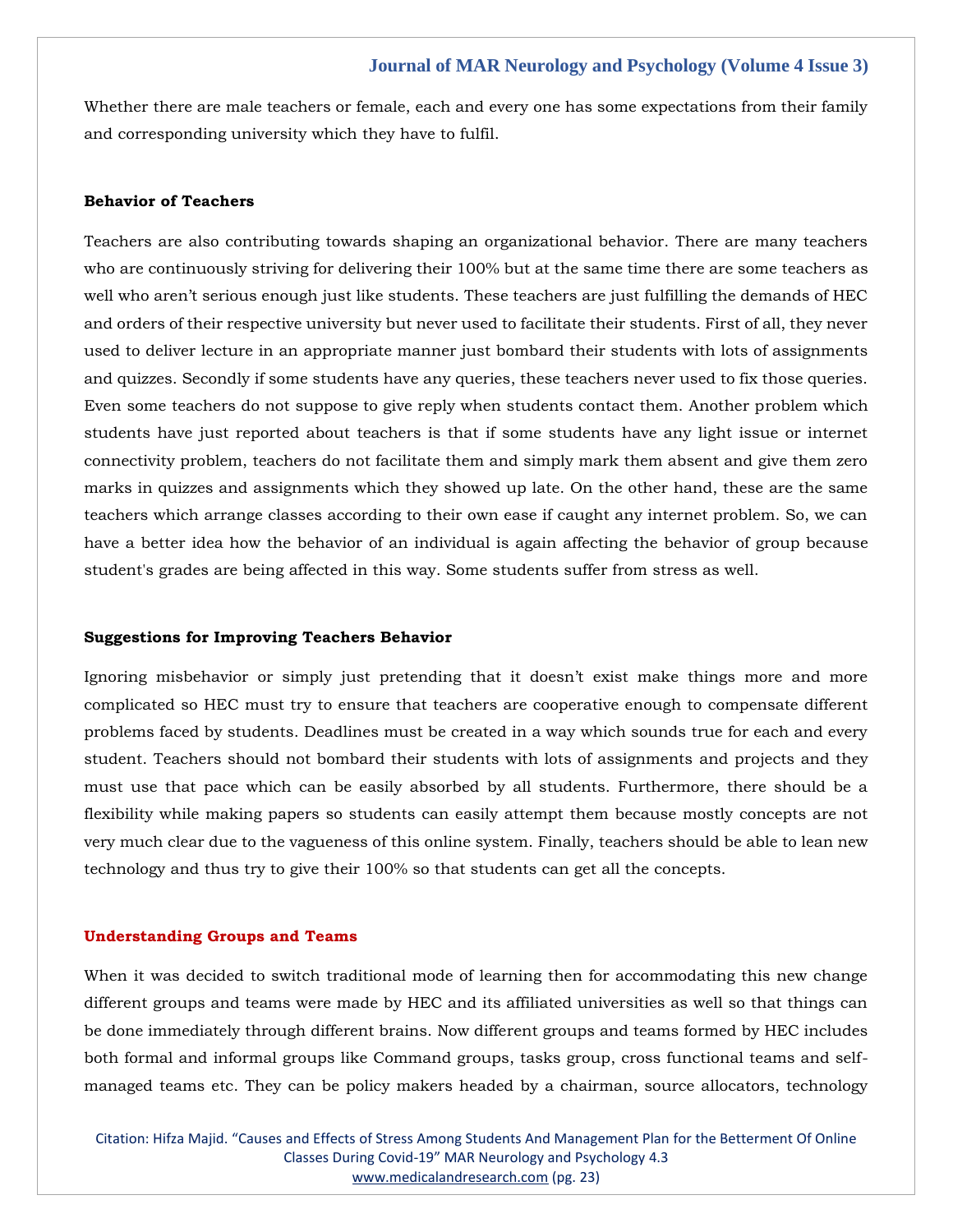handlers and monitoring teams for the evaluation of online classes etc. Similarly, groups are also made at university level under the instructions of HEC like teachers of similar courses are categorized under one group so they can share sources for more efficient and effective system. Monitoring teams are also made in universities at department level which check whether teachers are taking their classes or not and also that students are provided with relevant materials or not. In fact, each and everything is being checked by those groups or may be teams. Groups at student's level are also made so their workload is minimized and they can produce better work.

Following points are suggested for making groups and teams more productive. Although most of the points will be valid for both students and teachers and other employees but here just more important points are enlisted.



**Figure 05 Suggestions for Making Competitive Groups and Teams**

Citation: Hifza Majid. "Causes and Effects of Stress Among Students And Management Plan for the Betterment Of Online Classes During Covid-19" MAR Neurology and Psychology 4.3 [www.medicalandresearch.com](http://www.medicalandresearch.com/) (pg. 24)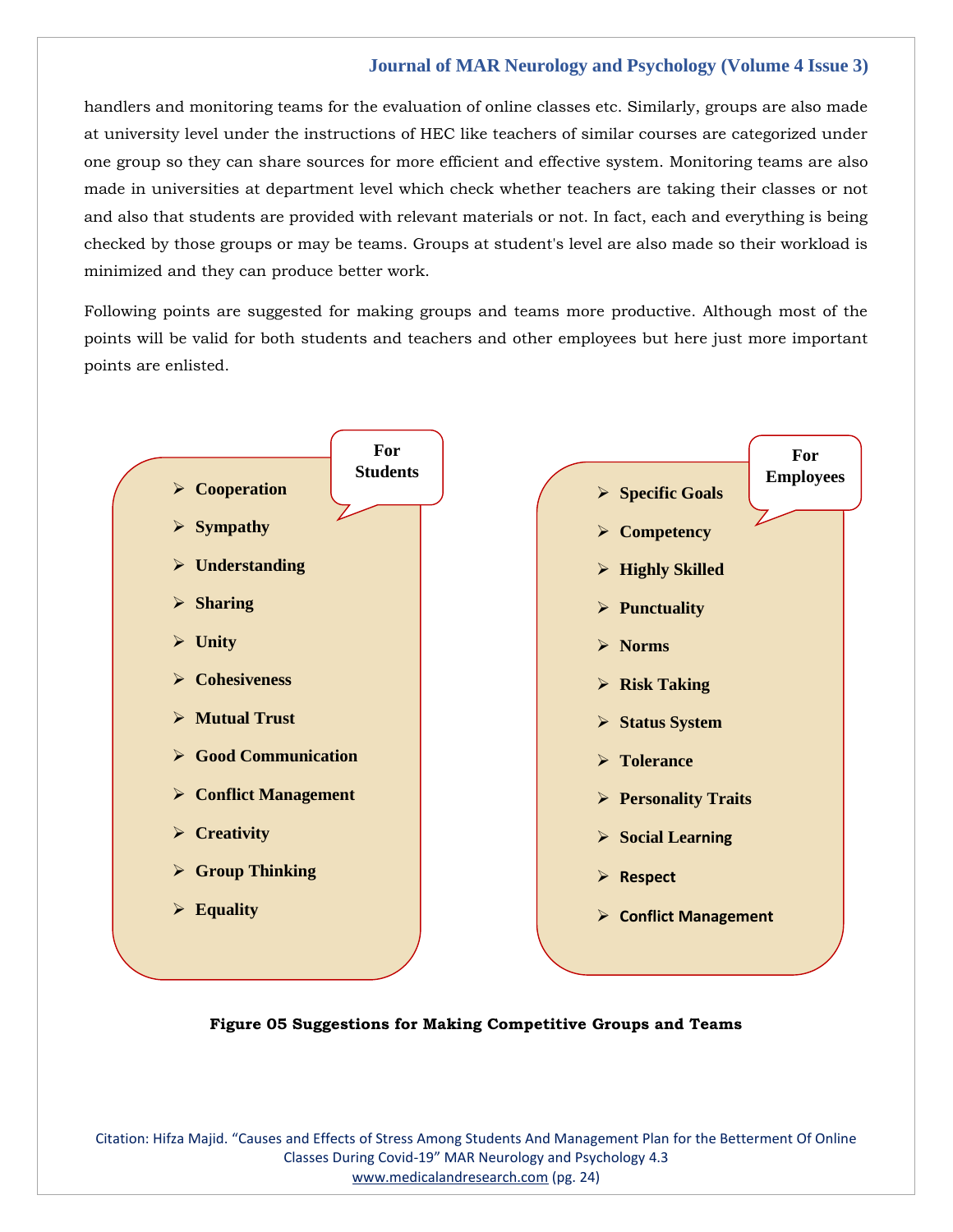#### **Motivating Employees**

Motivation is something which energize and directs the activities in a more comprehensive manner. To get employees to put forth maximum work efforts motivation is very necessary because only motivated employees' function to their full potential. If there will be no motivation for employees, they will supposeto do work mechanically by doing with the bare minimum. On the other hand, if employees are motivated, innovative and more comprehensive tasks will be accomplished by employees.

#### **Suggestions to Motivate Your Employees**

For the motivation of employees, different theories of motivation can be integrated. For example, keeping in mind the goal setting theory; HEC must set challenging but achievable goals for their employees which will lead towards expectancy theory. This theory states the relationship between individual efforts and performance, performance and rewards, and rewards and satisfaction of personnel goals which was rooted from the individual efforts based on the set goals. Now here reinforcement theory comes into focus whenever reward are to be given since employees will reinforce those acts which are rewarded. Equity theories become applicable when people will compare their work with other employees because doing comparison is simply a human nature which can never be denied. Similarly, when open feedback channels are engaged to let employees know how well they are working then automatically Job Characteristic Model comes into consideration.

Under the integration of different motivational theories employees demands and needs should be in front line of the HEC policies so they can have a clear-cut confidence about their importance for HEC and respective university. For example, teachers who have internet problems must be compensated on urgent basis so they may not become frustrated. Employees must be encouraged to implement any innovative idea they may have in their pocket. Although the economic conditions are not so good during this pandemic but still at least to motivate employees HEC can announce rewards, bonuses and other incentives on behalf of the fact that these bonuses will be given to them after the situation gets in control. Now on urgent basis HEC and the corresponding university can arrange employee-recognition programs that give them other incentives like certificates of appreciation etc. and this should be done on the basis of standard given by HEC and students evaluation back-to-back. Employees suffering with COVID-19 also need to be accommodated. Downsizing in the name of rightsizing can demotivate them so HEC must need to ensure the stability of their tenure so they can work better when their job will be secure. Back-to-back meetings should be there as an open feedback channel for giving feedback on their performance so they may think that they are accountable to their superiors. Finally, teachers must be given free access to different educational sites. This will motivate employees because in normal situation access to those educational sites is not free.

Citation: Hifza Majid. "Causes and Effects of Stress Among Students And Management Plan for the Betterment Of Online Classes During Covid-19" MAR Neurology and Psychology 4.3 [www.medicalandresearch.com](http://www.medicalandresearch.com/) (pg. 25)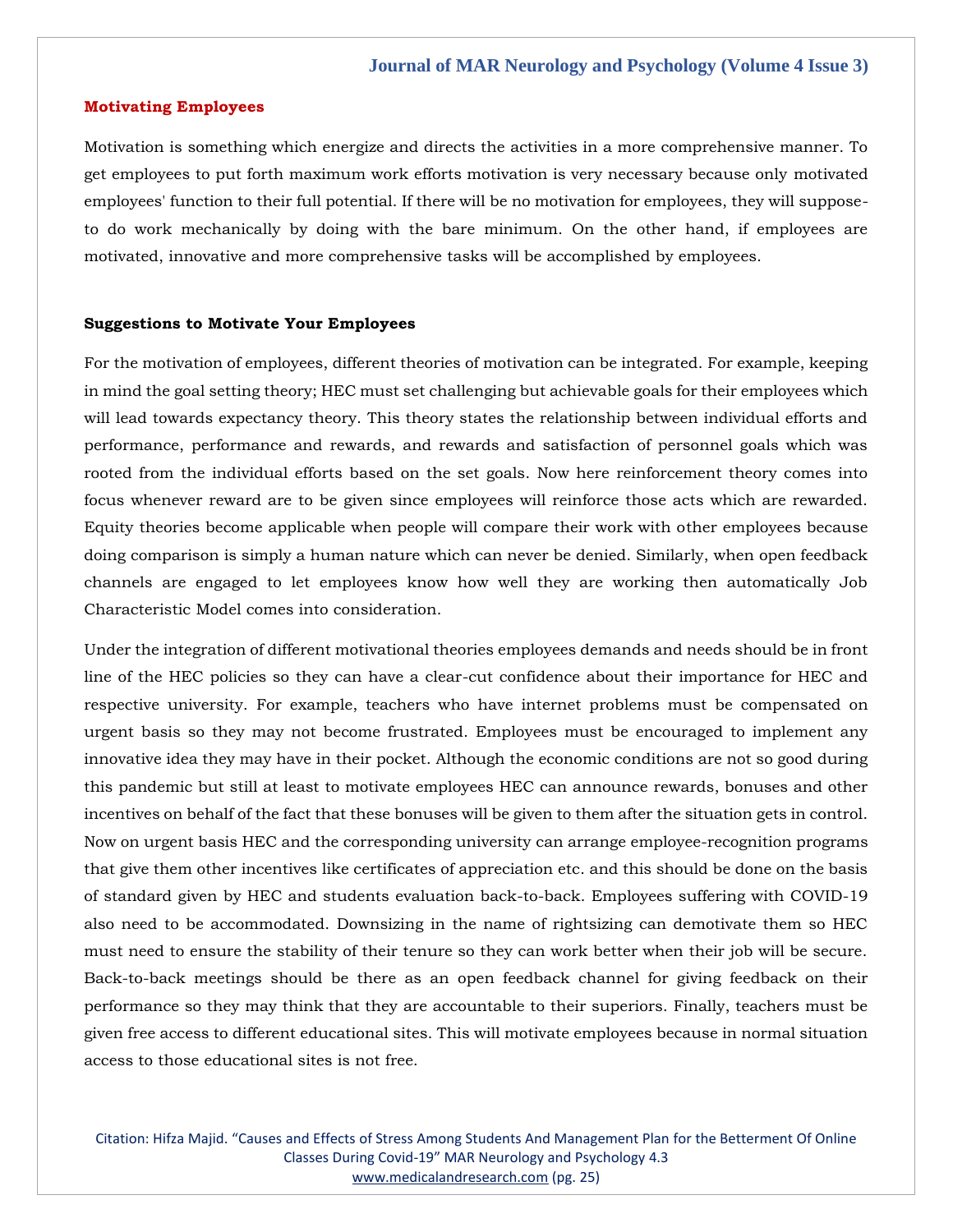#### **Foundations Of Control / Recommendations**

Controlling is done for looking into specific performance gaps and areas having room for improvement. This process is accomplished through monitoring, comparing and correcting any significant deviations. With respect to online classes, feedback control will be adopted since in this type of control, controlling is done after the activity is being done. Switching to online classes is not an easy task so in this sort of activity, one can never predict flaws before the implementation of the process. Although some major issues like internet availability in remote areas can be predicted before implementation and during implementation as well but still major problems can never be touched until there is some feedback for evaluation. Now while controlling balanced scoreboard approach and management information system (MIS) both must be used. Balanced scoreboard approach states that controlling is not just to be done in financial perspective but also in terms of customers (Students), internal processes of HEC and people. MIS is more about the information required on regular basis for making online classes more productive.

#### **Conclusion**

All the above-mentioned findings conclude that stress is one of the most alarming situations, in the COMSATS University, and it's not only for this university but also for the whole world. These results are clearly mentioning the percentage of students suffering with different kinds of stresses. All types of stresses present in the students of COMSATS University have very drastic effects on their life (All these effects are clearly explained in the finding and discussion section). So, with respect to these negative impacts ample attention is needed to reduce them because if it is not checked properly, it could be fatal. There are so many things which can be done for improving the situation.

#### **References**

[1. Forman, M. \(2019, April 5\). Management of online learning. Eit.Edu.Au.](file:///C:/Users/Arief%20Mahimudh/Desktop/Proofs/1.%20Forman,%20M.%20(2019,%20April%205).%20Management%20of%20online%20learning.%20Eit.Edu.Au.%20https:/www.eit.edu.au/cms/resources/practical-online-learning-ebook/chapter-14-management-of-online-learning)  [https://www.eit.edu.au/cms/resources/practical-online-learning-ebook/chapter-14-management-of](file:///C:/Users/Arief%20Mahimudh/Desktop/Proofs/1.%20Forman,%20M.%20(2019,%20April%205).%20Management%20of%20online%20learning.%20Eit.Edu.Au.%20https:/www.eit.edu.au/cms/resources/practical-online-learning-ebook/chapter-14-management-of-online-learning)[online-learning](file:///C:/Users/Arief%20Mahimudh/Desktop/Proofs/1.%20Forman,%20M.%20(2019,%20April%205).%20Management%20of%20online%20learning.%20Eit.Edu.Au.%20https:/www.eit.edu.au/cms/resources/practical-online-learning-ebook/chapter-14-management-of-online-learning)

2. How countries are using edtech (including online learning, radio, television, texting) to support access to remote learning during the COVID-19 pandemic. (n.d.). Https://Www.Worldbank.Org/. Retrieved July 20, 2020, from https://www.worldbank.org/en/topic/edutech/brief/how-countries-are-usingedtech-to-support-remote-learning-during-the-covid-19-pandemic

Citation: Hifza Majid. "Causes and Effects of Stress Among Students And Management Plan for the Betterment Of Online Classes During Covid-19" MAR Neurology and Psychology 4.3 [www.medicalandresearch.com](http://www.medicalandresearch.com/) (pg. 26)